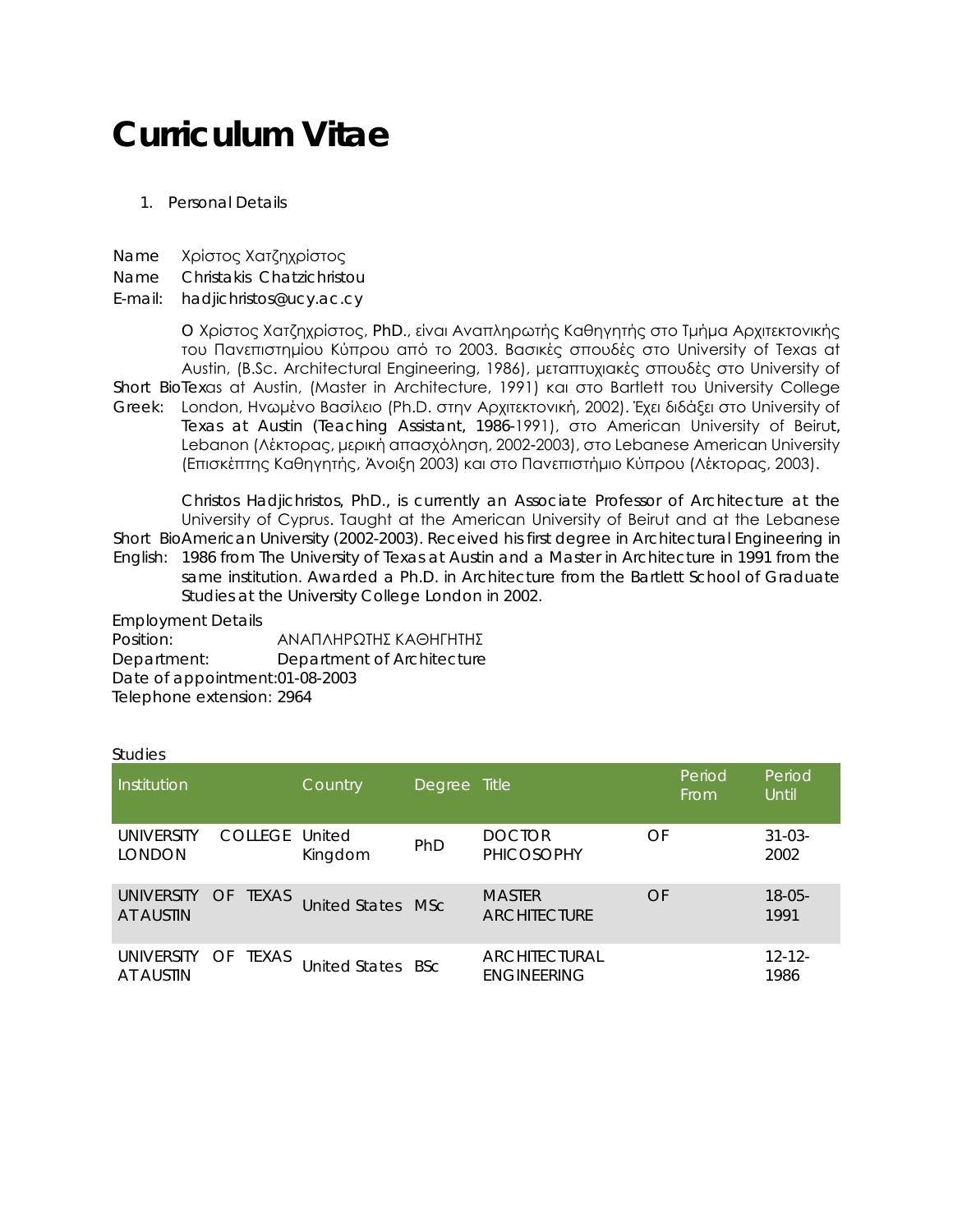## 1. **Teaching**

1. **Teaching at other Institutions**



## 2. **Research Activity**

1. **Research Interests**

Research Interests (the first 5 will be published) Layering in perception, representation, design and theory Syntactical Analysis of Space Architectural education The packaging of space and virtualization The exploded layered boundary The Contemporary House Architectural Waste

## 2. **Participation in Editorial boards**

| Title of Journal                                                    | Position<br>(if any) |        | Country Publisher From Until       |                |  |
|---------------------------------------------------------------------|----------------------|--------|------------------------------------|----------------|--|
| The Journal of Editor<br>Architecture_Media_Politics_Society Editor |                      |        | United<br>Kingdom UCL Press        |                |  |
| The Journal of the Department of<br>Architecture                    | Editor               | Cyprus | The<br>University 01-<br>of Cyprus | $01 -$<br>2003 |  |

#### 3. **Publications**

1. **In Scientific Journals (refereed) (11)**

Phokaides, P., Phocas, M.C., Hadjichristos, C., Panayidou, A. (). Application of Non-Linear Programming to Optimize Buildings' Solar Exposure. *Building Engineering, Elsevier Science*, revised and submitted(expected in January 2017), .

#### **2016**

Chatzichristou, C. (2016). Navigating through layers: A pedagogical approach in architectural teaching. *Special Issue in Architectural & Planning Journal, (Proceedings of the 1st International Conference on Architectural Education: Rethinking Architectural Education: Towards a Better Practice), Beirut, March 2016*, (), 48-56.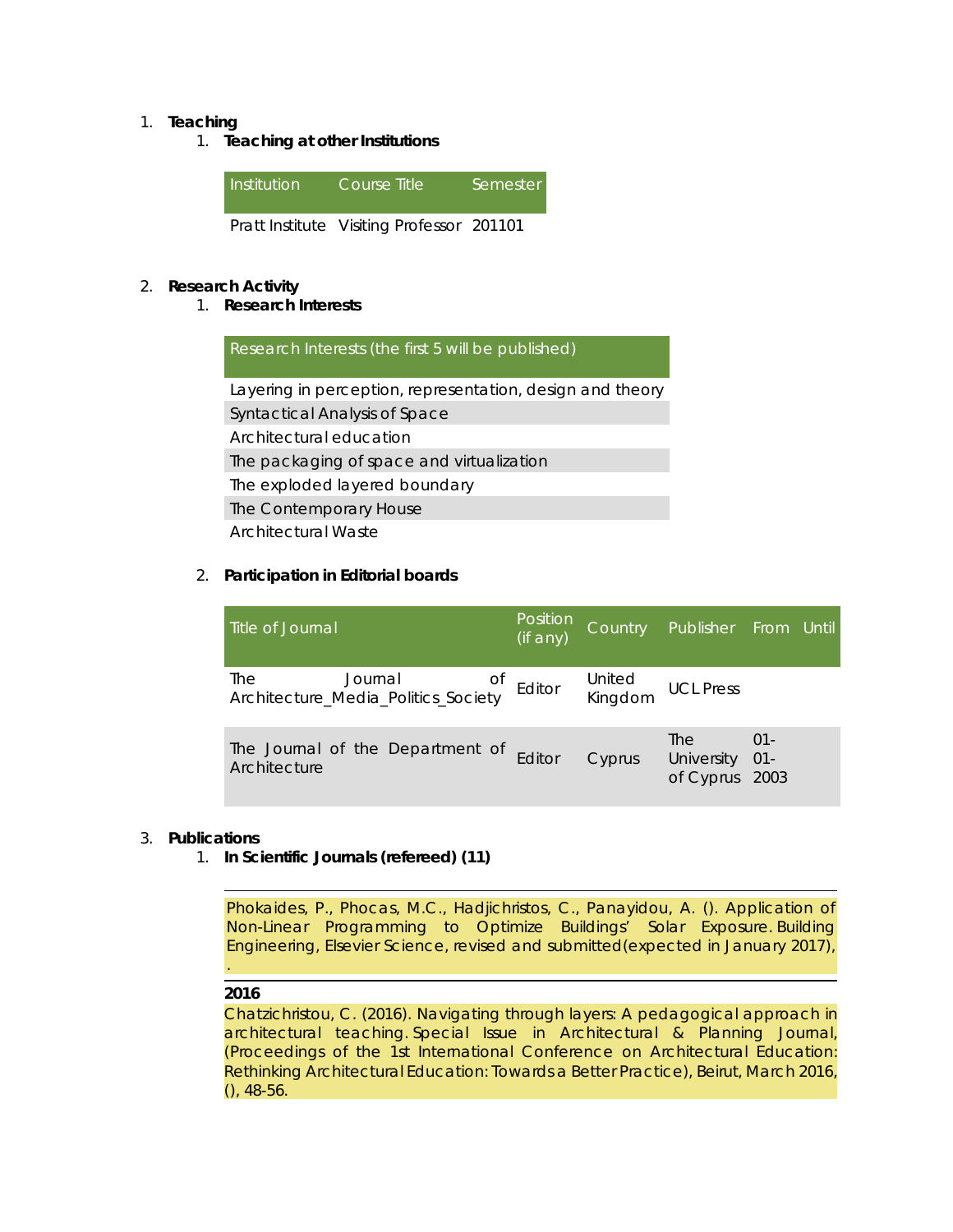Chatzichristou, C., Kranos, E. (2016). A new form of 'Tradition' in contemporary architectural culture: The case of the award winning Greek-Cypriot house. *Working Paper Series*, 282(), .

#### **2015**

Kranos, E., Chatzichristou, C. (2015). The bioclimatic in contemporary award winning Cypriot Houses. *Sustainability in Architectural Cultural Heritage, Journal Special Issue Biocultural*, sumbitted in 2016(), .

#### **2014**

Hadjri, K.; Ozersay, F. & Chatzjichristou, C. (2014). Healing the liminal space: a student project on the Nicosia buffer zone. *GAU Journal of Social and Applied Sciences*, 6(10), 412-427.

#### **2011**

Hadjuchristos, C., Charalambous N. (2011). 'Overcoming Divisions in Nicosia's Public Space, Perspectives on Urban Segregation'. *Built Environment*, 37(), .

#### **2010**

Hadjichristos, C. (2010). 'In this context, you will be increasingly more virtual.'. *International Online Journal of Learning*, 2(), .

Hadjichristos, C. (2010). Simply Walking on the Path'. *Micro Topias of everyday, Working Paper Series.*, 236(), 1-14.

Hadjichristos C., Michael A., Bougiatioti F. and Oikonomou A. (2010). 'Bioclimatic parameters in the design of contemporary buildings. The proposal for the new Town Hall of Deryneia, Cyprus'. *Renewable Energy & Power Quality Journal (RE&PQJ)*, 1(8), 22-26.

#### **2006**

Hadjichristos, C. (2006). 'Cyprus: Nicosia and its d-Visions'. *AD (Architectural Design), 'The New Europe' issue*, 76(3), 12-19.

#### **2005**

Hadjichristos, C. (2005). 'Why the architect's house has one living room and the client's house has two kitchens'. *Working Paper Series Vol 176: Dealing with Tradition, Traditional Dwellings and Settlements*, 176(), 40-48.

## 2. **Conference Proceedings (refereed) (Printed, CD ROM or URL Link) (29)**

#### **2017**

Chatzichristou, C. (2017). Layereding. In (Ed.), *The Continuum and its development in Music & Architecture: from Xenakis to the present day* (pp. ). Universite de Rouen, Ecole Nationale Superieured' Architecture de Normandie, Rouen, France: forthcoming.

Christakis Chatzichristou, Ellen Vafeadou, Elias Kranos (2017). The outdoor spaces of the contemporary Greek - Cypriot detached house. In (Ed.), *The 11th International Space Syntax Symposium, BUILDINGS AND ARCHITECTURE* (pp. ). Lisbon, Portugal: .

#### **2016**

Chatzichristou, C. (2016). 'Layereding': the most architectural of conditions. In (Ed.), *Critic-all: II International Conference on Architectural Design & Criticism* (pp. 112-118). : EDITA:Critic/all Press.

Chatzichristou, C. and Kranos, E. (2016). A new form of 'Tradition' in contemporary architectural culture: The case of the award winning Greek-Cypriot house. In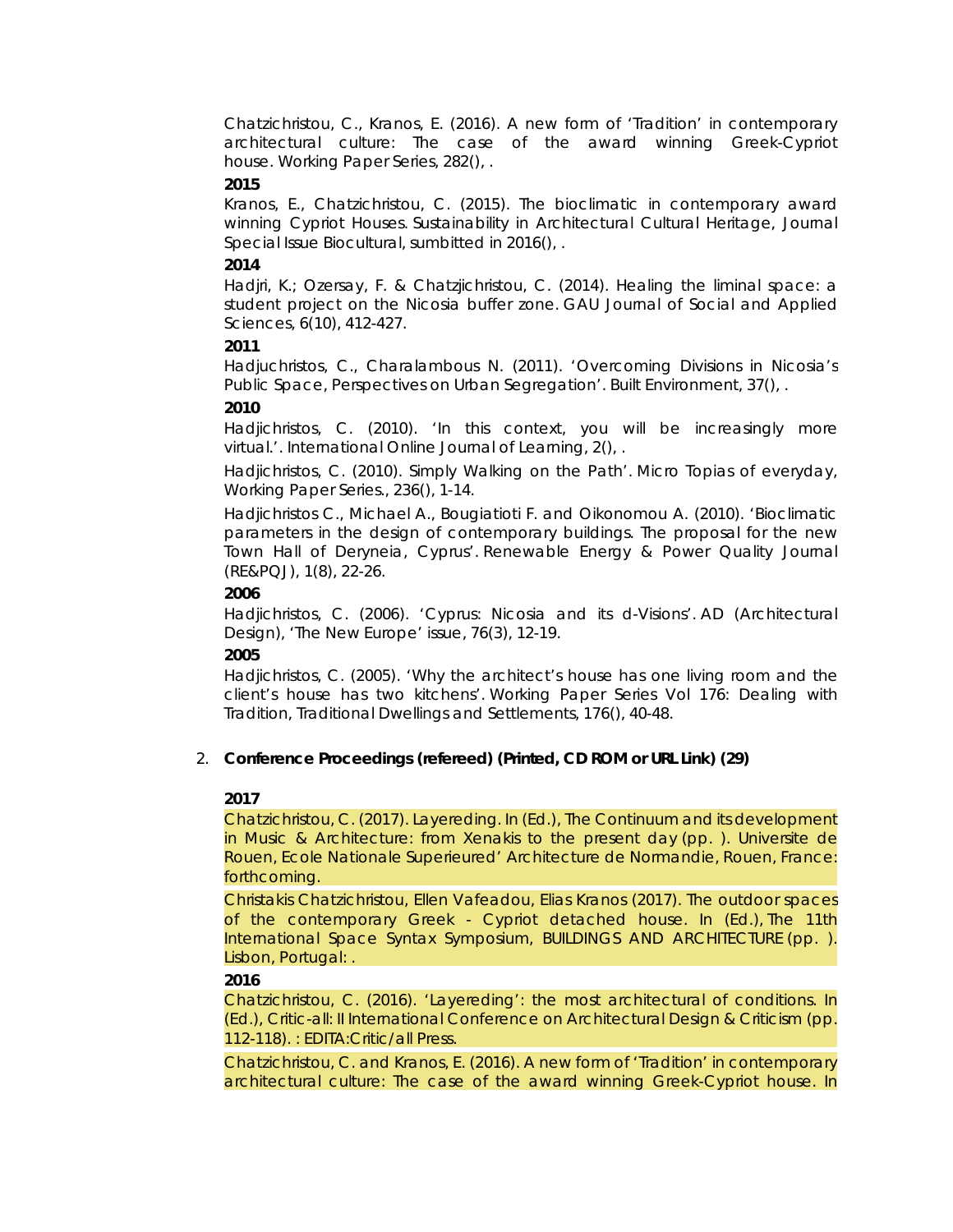(Ed.), *Traditional Dwellings and Settlements Review, Special issue — 2016 IASTE Conference proceedings: LEGITIMATING TRADITION*(pp. 70). Kuwait City: .

Chatzichristou, C., Hadjivasili, M. (2016). Superimposed shadows: a special case of transparency. In (Ed.), *The 4th International Conference in Transparency & Architecture (ICTA2016): Emerging Complexities* (pp. ). Thessaloniki, Greece: pending.

Chatzichristou, C., Kranos, E. (2016). A transparency you can inhabit: visual and functional layering in the contemporary Greek-Cypriot House'. In (Ed.), *The 4th International Conference in Transparency & Architecture (ICTA2016): Emerging Complexities* (pp. ). Thessaloniki, Greece: pending.

Chatzichristou, C., Kranos, E. (2016). On Innovation in architecture: The case of the award winning houses in Cyprus. In (Ed.), *The 6th International Conference on Competitions, ICC 2016: The Competition Mesh, Experimenting with and within Architecture Competitions* (pp. ). Leeds, UK: pending.

Chatzichristou, C., Makridis, G. (2016). Austerity, Subverted. In (Ed.), *EAAE-ARCC conference "Architectural Research addressing Societal Challenges"* (pp. ). Lisbon, Portugal: forthcoming by CRC Press.

Hadjichristos, C. (2016). Urban Mediations as Layered Topographies. In (Ed.), *Mediated City Conference Publication* (pp. ). : Architecture\_MPS. **2015**

Chatzichristou, C. (2015). The appropriation of people by space: The Mouttalos Case, Paphos, Cyprus. In (Ed.), *Conference on 'Design in Times of Turmoil: Displacement, Replacement, Emplacement'* (pp. ). Izmir, Turkey: .

Chatzichristou, C., Kranos, E. (2015). Visual Layering as a spatial quality in contemporary Cypriot Houses. In (Ed.), *Space Syntax International Conference* (pp. ). London, UK: .

Chatzichristou, C Kranos, E. (2015). The bioclimatic in contemporary award winning Cypriot Houses. In Philokyprou, M., Michael, A., Savvides A. (Ed.), *International Conference Biocultural 2015: Sustainability in Architectural Cultural Heritage* (pp. 250-259). Limassol, Cyprus: .

#### **2014**

Hadjichristos, C. & Loizidou, C. (2014). Not just splitting hairs- The displays project (2013). In (Ed.), *Crossing the Line II: Drawing in the Middle East Conference intersections of transdisciplinary practice and understanding* (pp. ). Department of Visual Communication, in the School of Architecture, Art & Design at the American University in Dubai, and partners with the Global Centre for Drawing, Melbourne Australia: .

Hadjri, K.; Ozersay, F. & Chatzjichristou, C. (2014). Healing the liminal space: a student project on the Nicosia buffer zone. In (Ed.), *CAUMME II, Architectural and Urban Research, Education, and Practice in the Era of 'Post-Professionalism'* (pp. ). Girne, Cyprus: .

#### **2011**

Christos Hadjichristos,Chrystalleni Loizidou (2011). Monuments and Utopias: in search of their descendants. In (Ed.), *Utopia, Crisis, Justice: 12th Utopian Studies Conference* (pp. ). University of Cyprus: .

Hadjichristos, C. (2011). Reshuffled by Layering. In (Ed.), *Crossing the Line; Drawing in the Middle East* (pp. ). American University of Dubai: .

Hadjichristos, C. (2011). (Un)authorised Micro-utopias. In (Ed.), *Utopia, Crisis, Justice: 12th Utopian Studies Conference* (pp. ). University of Cyprus: .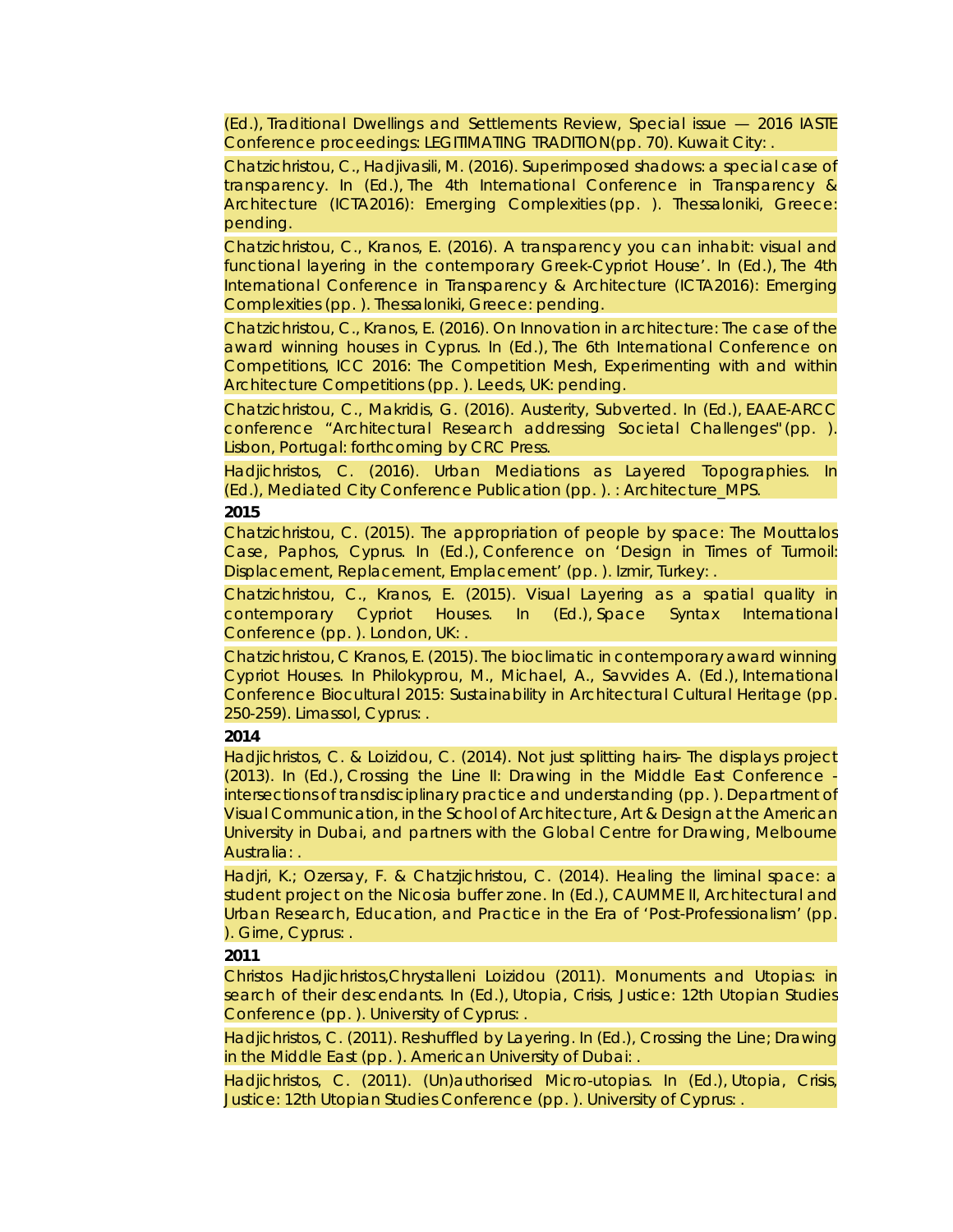#### **2010**

Hadjichristos, C., Michael A (2010). 'Bioclimatic parameters in the design of contemporary buildings. The proposal for the new Town Hall of Deryneia, Cyprus'. In (Ed.), *International Conference on Renewable Energies and Power Quality (Icrepq´10), 23- 25 March 2010* (pp. 5). Granada, Spain: University of Granada. **2009**

Hadjichristos, C. (2009). 'Layering and its travels between theory and technique'. In (Ed.), *Fourth EAAE-ENSA Sub-network Workshop on Architectural Theory* (pp. ). Fribourg, Switzerland: .

Hadjichristos, C., Charalambous, N. (2009). 'The Urban Square: from Space to Place'. In (Ed.), *Proceedings of the ARCC2009conference (Architectural Research centers consortium) - Leadership in Architectural Research, between academia and the profession* (pp. ). : .

Hadjichristos, C., Charalambous N. (2009). 'A Square or a Bridge'. In (Ed.), *7th International Space Syntax Symposium, 9-11 June 2009* (pp. ). Stockholm, Sweden: .

Χατζηχρίστος Χ., Μιχαήλ Α., Μπουγιατιώτη Φ., Οικονόμου Α. (2009). ' Περιβαλλοντική Προσέγγιση στο Σύγχρονο Αρχιτεκτονικό Σχεδιασμό: Πρόταση για το Νέο Δημοτικό Μέγαρο Δερύνειας, Κύπρος'. In (Ed.), *Πρακτικά 3ου Πανελληνίου Συνεδρίου Συμβουλίου Περιβάλλοντος 2009, Αριστοτέλειο Πανεπιστήμιο Θεσσαλονίκης, 15-17 Οκτωβρίου 2009, Κλιματική Αλλαγή, Βιώσιμη Ανάπτυξη, Ανανεώσιμες Πηγές Ενέργειας: Αναζητώντας λύσεις για το ελληνικό περιβάλλον* (pp. 740-746). Θεσσαλονίκη: εκδόσεις Ζήτη.

#### **2007**

Hadjichristos, C. (2007). 'Layering in software, drawing, thinking, designing'. In (Ed.), *ENHSA-EAAE Architectural Design Teacher's Network 3-5 May 2007* (pp. ). Lisbon, Portugal: School of Architecture University Lusiada.

Hadjichristos, C. (2007). 'Prostitution Spatialized'. In Ayse Sema Kubat (Ed.), *6th International Space Syntax Symposium, 12-15 June 2007, Proceedings V.2* (pp. 113.1-113.6). Instanbul, Turkey: .

#### **2005**

Hadjichristos, C. (2005). 'Nicosia: Its Space and its d-Visions'. In Akkelies van Nes (Ed.), *5th International Space Syntax Symposium, 13-17 June 2005, Proceedings V. 1* (pp. 395-402). Delft, Netherlands: TU Delft, Faculty of Architecture.

Hadjichristos, C. (2005). 'Monuments, memorials and other architectures: Citymates and urban expressions of identity',. In (Ed.), *UIA 2005 Istanbul Congress. Cities: Grand Bazaar of Architectures, July 2005* (pp. ). : .

#### **2004**

Hadjichristos, C. (2004). 'An Epistemological Inquiry into Architecture'. In (Ed.), *Contemporary Discourses in Architecture, Symposium Proceedings*(pp. 81- 91). Lebannon: Lebanese American University.

Hadjichristos, C. (2004). 'Materials and Trends in Contemporary Architecture'. In (Ed.), *Seminar on 'Stone and contemporary Building Industry'* (pp. ). In digital form as Conference Proceedings of the Conference: .

#### **2003**

Hadjichristos, C. (2003). 'The Should, the Would, the Could and the Is: The role of architects and clients in the production of the spatial characteristics of the contemporary Greek-Cypriot House'. In (Ed.), *4th International Space Syntax Symposium* (pp. 23.1-23.14). London, UK: .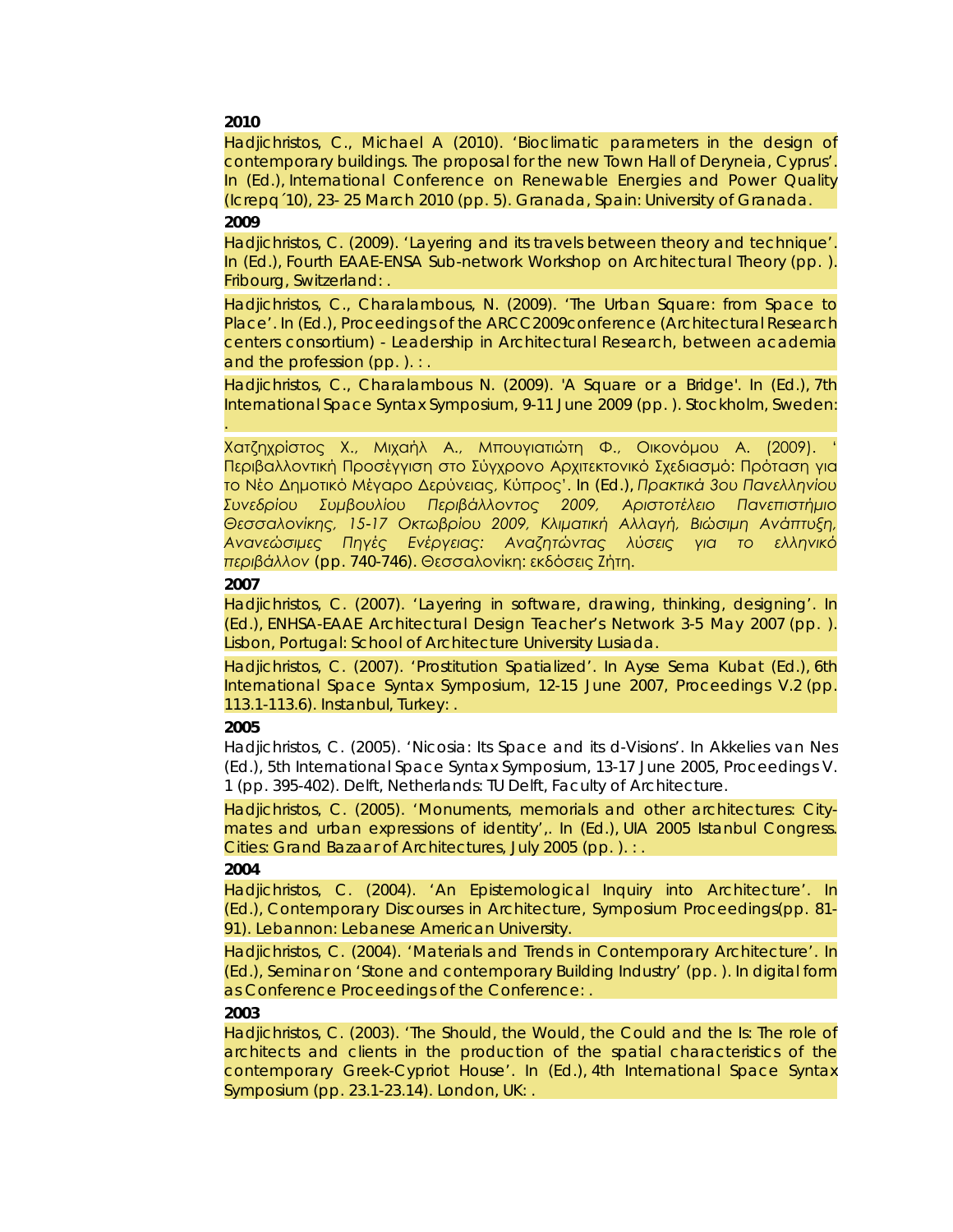3. **Books**

### 1. **Editorial work in book volumes (2)**

#### **2017**

(2017). In Kirsten Day, Christakis Hadjichristou (Ed.), *Housing Solutions Through Solutions (Housing the Future)* Oxfordshire UK: Libri Publishing.

(2017). In Maria Margaroni, Apostolos Lambropoulos, Christakis Hadjichristou (Ed.), *Textual Layering: Contact, Historicity, Critique* Maryland, USA: Lexington Books.

#### 4. **Chapters in books, articles in dictionaries or encyclopedias**

#### 1. **Chapters, articles in publishing houses following peer review (7)**

#### **2017**

Christakis Hadjichristou, Elias Kranos (2017). Distribution of agency and the presense of choice in the birth and life of the contemporary award-winning Greek-Cypriot house. In Kirsten Day, Christakis Hadjichristou (Ed.), *Housing Solutions Through Solutions (Housing the Future)* (pp. 63-74). Oxfordshire UK: Libri Publishing.

Hadjichristou, C. (2017). Layering is not. In Maria Margaroni, Apostolos Lambropoulos, Christakis Hadjichristou (Ed.), *Textual Layering: Contact, Historicity, Critique* (pp. ). Maryland, USA: Lexington Books.

#### **2006**

Hadjichristos, C. (2006). 'Layered'. In Haris Bellabaishiotis and David Officer (Ed.), *'Thinking the City', EU Project, Mediterranean Voices* (pp. ). : .

#### **In Press**

Hadjichristos, C. (0000). Reshuffled by Layering. In Barberis, I. (Ed.), *Crossing the Line; Drawing in the Middle East* (pp. ). Melbourne: RMIT University.

Hadjichristos, C. (0000). Don't erase but layer: a proposal for Nicosia. In Marios Constantinou, Marianna Papastefanou (Ed.), *Cyprus Revisited: from Colonialism to Postmodernism* (pp. ). Athens, Greece: Polytropon Publications.

Hadjichristos, C. (0000). Emerging into the real and receding into the virtual as an available choice: Reflections on the Buffer Zone in Nicosia. In Ayse Senturer, and Ozan Avci (Ed.), *CYPRUS Buffer Zone as an OPEN CITY* (pp. ). Instanbul: I.T.U. Faculty of Architecture Department of Architecture.

Hadjichristos, C. & Loizidou, C. (0000). Not just splitting hairs- The displays project (2013). In Barberis, I. (Ed.), *Crossing the Line II: Drawing in the Middle East* (pp. ). Melbourne: RMIT University.

## 5. **Architectural Competitions(18)**

#### **2016**

(2016). *"The Fusion Project" exhibition catalogue*. (pp. ). Nicosia, Cyprus: Artos Foundation.

#### **2015**

Christos Hadjichristos in collaboration with Vania Athinadorou and Giorgos Kyriazis (2015). *Humbly I walk on the earth'. Honourable Mention in the architectural Competition for Mouttalos Paphos*. (pp. ). : .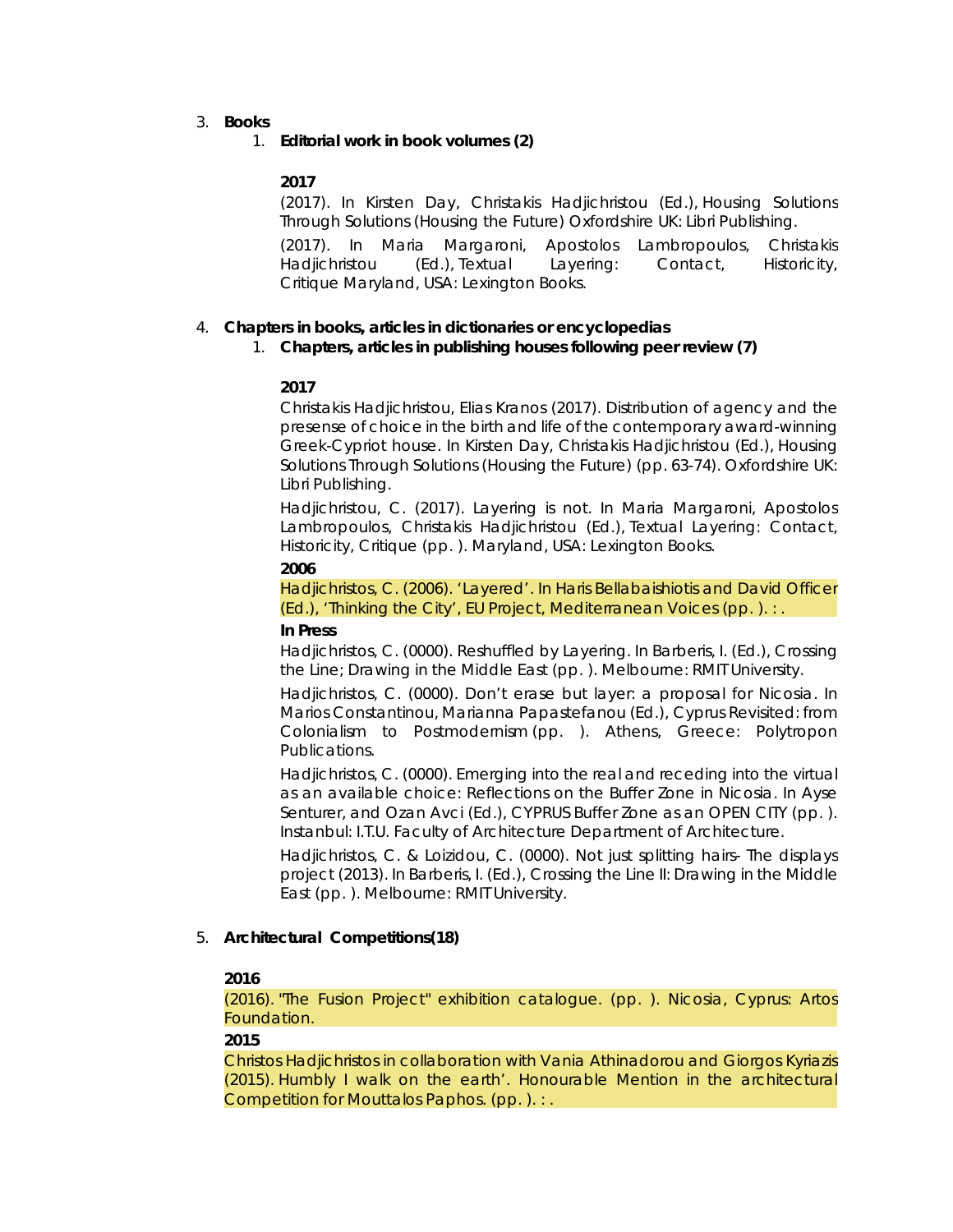#### **2014**

Christos Hadjichristos in collaboration with Elias Kranos and Fanos Loizides (2014). *Presentation of the entries for the Architectural Competition for the Unification of the archaeological sites at Kato Paphos*. (pp. ). : .

Christos Hadjichristos in collaboration with Elias Kranos and Frini Pazourou (2014). *Presentation of the entries for the Architectural Competition for the Monument at Mari*. (pp. ). : .

(2014). *"1st Exhibition of artistic work at The University of Cyprus" exhibition catalogue*. (pp. ). Nicosia, Cyprus: .

#### **2012**

Christos Hadjichristos (2012). *Exhibited Piece "The travelling cloth, or, layered sexualities" in Exhibition "In Crisis: Re Aphrodite at the Ethnological Museum July - December 2012"*. (pp. ). Nicosia, Cyprus: The exhibition falls within the Terra Mediterranea / In Crisis Cultural program developed by NIMAC for the Cypriot Presidency of the European Union..

Christos Hadjichristos in collaboration with Aimilios Michael and Vasilis Ierides (2012). *Honourable Mention in the architectural Competition for the Offices of the Coop Bank of Cyprus*. (pp. ). : .

Christos Hadjichristos in collaboration with Aimilios Michael, Vasilis Ierides (2012). *Entry for the European Architectural Competition for the GCP, Nicosia (honourable mention). In Domes, International Review of Architecture, Cypriot Architecture Panorama*. (pp. 60-61). Athens, Greece: .

Christos Hadjichristos in collaboration with Aimilios Michael, Vasilis Ierides, Maria Koupi, Stefani Kesi, Andreas Savvides, Odysseas Kontovourkis (2012). *Entry for the Architectural Competition for the Cyprus News Agency, Nicosia. In Domes, International Review of Architecture, Cypriot Architecture Panorama*. (pp. 72-73). Athens, Greece: .

#### **2011**

Christakis Hadjichristou (2011). *'RETURNED'. The Cyprus Pavilion at the 2011 Venice Biennale was exhibited at Kasteliotissa,*. (pp. ). Nicosia, Cyprus: .

Christakis Hadjichristou (in collaboration with Aimilios Michael, Vasilis Ierides, Maria Kouppi, Andreas Savvides, Odisseas Kontovourkis) (2011). *Presentation of the*  entries for the Architectural Competition for the new offices for the Municipal Hall *in Limassol*. (pp. ). Nicosia, Cyprus: .

#### **2010**

Chatzichristou C., Michael A. (catalogue editor: Marsilio) (2010). *'Encounters: a*  Walking Movie' in Official catalogue, 12th International Architecture Exhibition of *La Biennale di Venezia*. (pp. 110-111). Venice, Italy: Fondazione La Biennale di Venezia.

Christakis Hadjichristou (in collaboration with Aimilios Michael, Vasilis Ierides, Maria Kouppi, Andreas Savvides, Odisseas Kontovourkis) (2010). *Presentation of the entries for the Architectural Competition for the new offices for the Cyprus New Agency*. (pp. ). Nicosia, Cyprus: .

#### **2009**

Christakis Hadjichristou (2009). *"Eleftheria Square", Nicosia Cyprus with AA +U, in Advanced Public Design/Landscape Architecture Vol. 2*. (pp. 654-657). Korea: DAMDI.

**2007**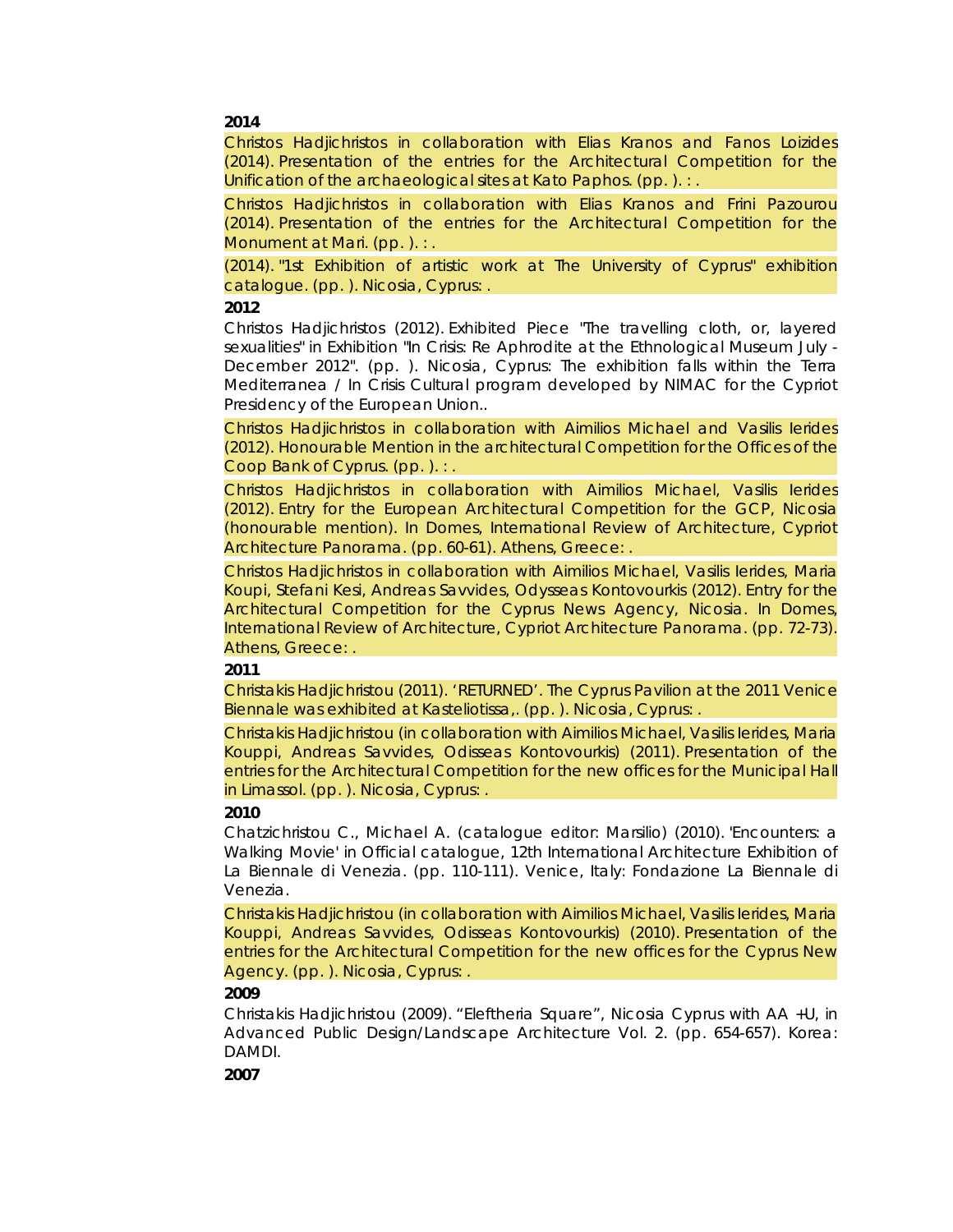Christakis Hadjichristou (2007). *Presentation of the 2nd Prize at the European Architectural Competition for the Centre of Environmental Briefing at Kavo Greko. (in collaboration with Phocas, M.C., and Economides, D.) in 'A10' #14, a Dutch Architectural periodical*. (pp. 16). : .

Christakis Hadjichristou (2007). *"Reprogramming public space - Redevelopment of Eleftheria Square, Nicosia", in "Europan Generation, The reinterpreted city" edited by La Cité de L'Architecture et du Patrimoine, Paris*. (pp. ). France: .

**2006**

Christakis Hadjichristou (2006). *Presentation of Entry in the architectural competition for the Park of Europe*. (pp. ). Famagusta Gate, Nicosia, Cyprus: . **2005**

Christakis Hadjichristou (2005). *Presentation of the Eleftheria Square Project (the*  2nd Prize in the European Competition) in Domes: International Review of *Architecture. Making Public Space.*. (pp. ). Athens, Greece: .

#### 4. **Creative Writing**

Hadjichristos, C. (2013). *Displays, A project at 'The Point Center for Contemporary Art'*, (pp. -). Nicosia: The Point Center for Contemporary Art.

#### 5. **Participation - Presentation in Conferences**

| Conference Title                                                                                    | Role<br><sub>O</sub> f<br>Organizer | Event Type                          | <b>Speech Title</b>                                                                                                                                                                                                                    | Dat<br>$\Theta$          | Location                           |           |
|-----------------------------------------------------------------------------------------------------|-------------------------------------|-------------------------------------|----------------------------------------------------------------------------------------------------------------------------------------------------------------------------------------------------------------------------------------|--------------------------|------------------------------------|-----------|
| International<br>4th<br>Syntax<br>Space<br>Symposium                                                | Presentatio<br>n of Study           | Internation<br>al<br>Conferenc<br>е | 'TheShould,<br>the Would, the<br>Could and the<br>Is: The role of<br>architects and<br>clients in the 01-<br>production of 06-<br>spatial 2003<br>the<br>characteristics<br>$\Omega$<br>the<br>contemporary<br>Greek-Cypriot<br>House' |                          | London, UK                         |           |
| Inaugural Speech for<br>'Architecture Invited<br>the<br>Dialogues' Lecture speaker<br><b>Series</b> |                                     | Science<br>Day                      | 'A look in the<br>Mirror'                                                                                                                                                                                                              | $01 -$<br>$10 -$<br>2003 | University<br>Cyprus               | <b>Of</b> |
| Contemporary<br><b>Discourses</b><br>in<br>Architecture                                             | Presentatio<br>n of Study           | Internation<br>al<br>Conferenc<br>e | 'An<br>Epistemologic<br>al Inquiry into<br>Architecture'                                                                                                                                                                               | $02 -$<br>$05 -$<br>2004 | Lebanese<br>American<br>University |           |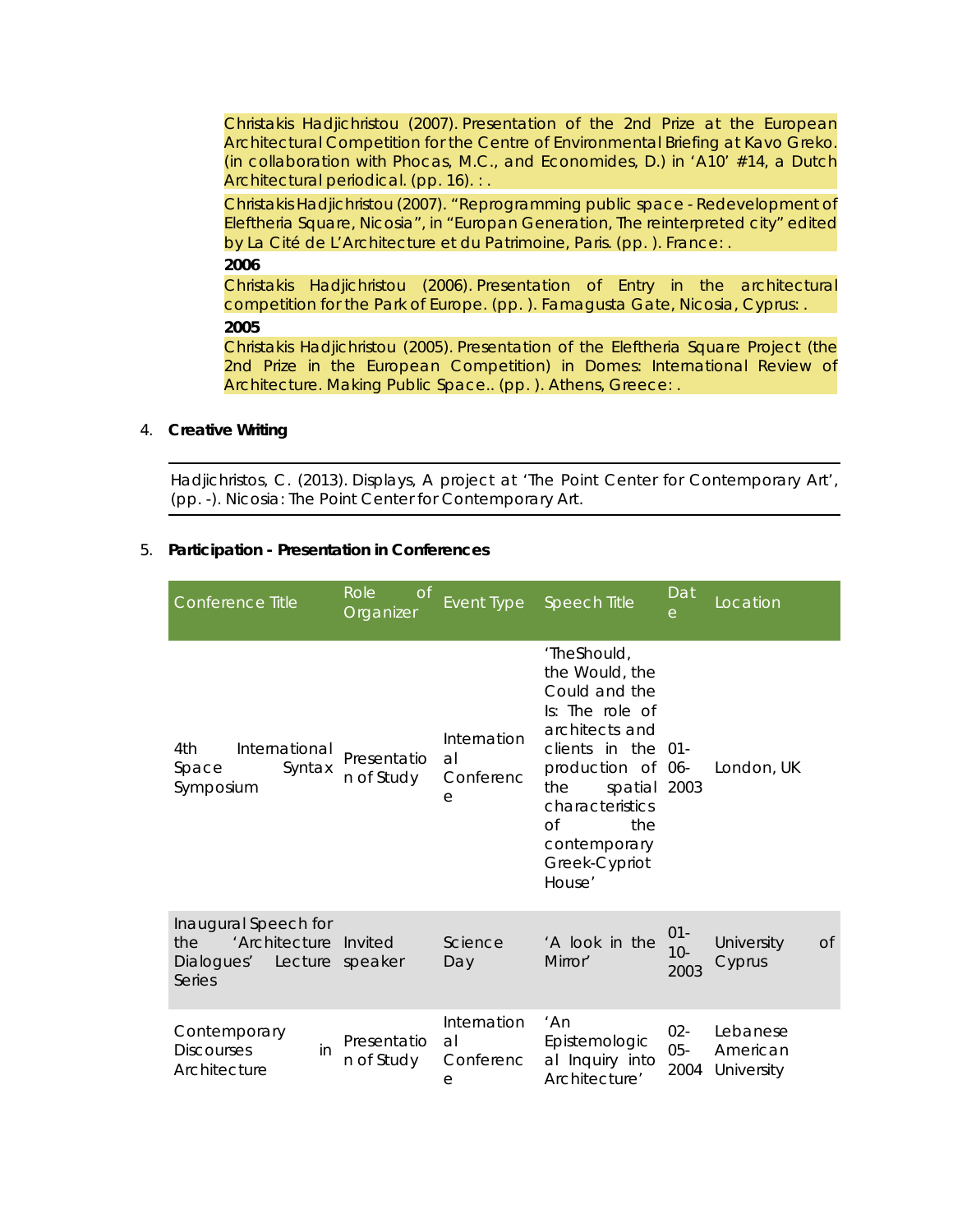| Conference Title                                                                                            | Role<br><b>of</b><br>Organizer    | Event Type                          | <b>Speech Title</b>                                                                                                               | Dat<br>e                 | Location                                       |
|-------------------------------------------------------------------------------------------------------------|-----------------------------------|-------------------------------------|-----------------------------------------------------------------------------------------------------------------------------------|--------------------------|------------------------------------------------|
| Congress CATH 2004,<br>The Architecture of<br>Philosophy/The<br><b>of</b><br>Philosophy<br>Architecture     | Presentatio<br>n of Study         | Internation<br>al<br>Conferenc<br>e | 'Aesthetics<br>in<br>Theory,<br>professional<br>practice<br>and<br>social praxis'                                                 | $01 -$<br>$07 -$<br>2004 | University<br>0f<br>Leeds                      |
| 'Architecture<br>Dialogues'<br>Lecture<br>Series                                                            | Invited<br>speaker                | Science<br>Day                      | 'Epistemology<br>and<br>Architecture'                                                                                             | $01 -$<br>$10-$<br>2004  | University<br>Οf<br>Cyprus                     |
| 'Stone<br>Seminar on<br>contemporary<br>and<br><b>Building Industry'</b>                                    | Invited<br>speaker                | Science<br>Day                      | 'Materials and<br>Trends<br>in<br>Contemporary<br>Architecture'                                                                   | $01 -$<br>$11 -$<br>2004 | Nicosia, Cyprus                                |
| 'Nicosia:<br>Past,<br>Present and Future',<br>organized<br>by the<br>Academic<br>Cypriot<br>Forum           | Invited<br>speaker                | National<br>Conferenc<br>е          | 'Collage<br>versus<br>the 01-<br>Layering:<br>case<br>Nicosia'                                                                    | $01 -$<br>of 2005        | Nicosia, Cyprus                                |
| 7th<br>International<br>Conference<br>on<br>Humane Habitat                                                  | Presentatio<br>n of Study         | Internation<br>al<br>Conferenc<br>е | 'Yes, but that<br>won't<br>work;<br>Trust<br>me:<br>architectural<br>expertise in an<br>age<br><b>of</b><br>exposed<br>ideologies | 29-<br>$01 -$<br>2005    | Mumbai India                                   |
| Presentation to the<br><b>UNOPS</b><br>Steering Invited<br>committee for the speaker<br>Nicosia Master Plan |                                   | Science<br>Day                      | Space Syntax<br>methodology                                                                                                       | 01-<br>04-<br>2005       | Nicosia, Cyprus                                |
| Competition<br>for Eleftheria Square                                                                        | entries Presentatio<br>n of Study | Science<br>Day                      | Presentation<br>of the Design<br>proposal<br>for<br>Eleftheria<br>Square<br>(2nd)<br>Prize)                                       | $03 -$<br>$05 -$<br>2005 | Famagusta<br>Gate, Nicosia,<br>Cyprus          |
| Presentation<br>to<br>Steering committee<br>planning<br>for<br>the<br>Reopening<br><b>of</b><br>Famagusta.  | Invited<br>speaker                | Science<br>Day                      | Space Syntax<br>methodology                                                                                                       | 04-<br>$05 -$<br>2005    | Ministry<br>Οf<br>Interior, Nicosia,<br>Cyprus |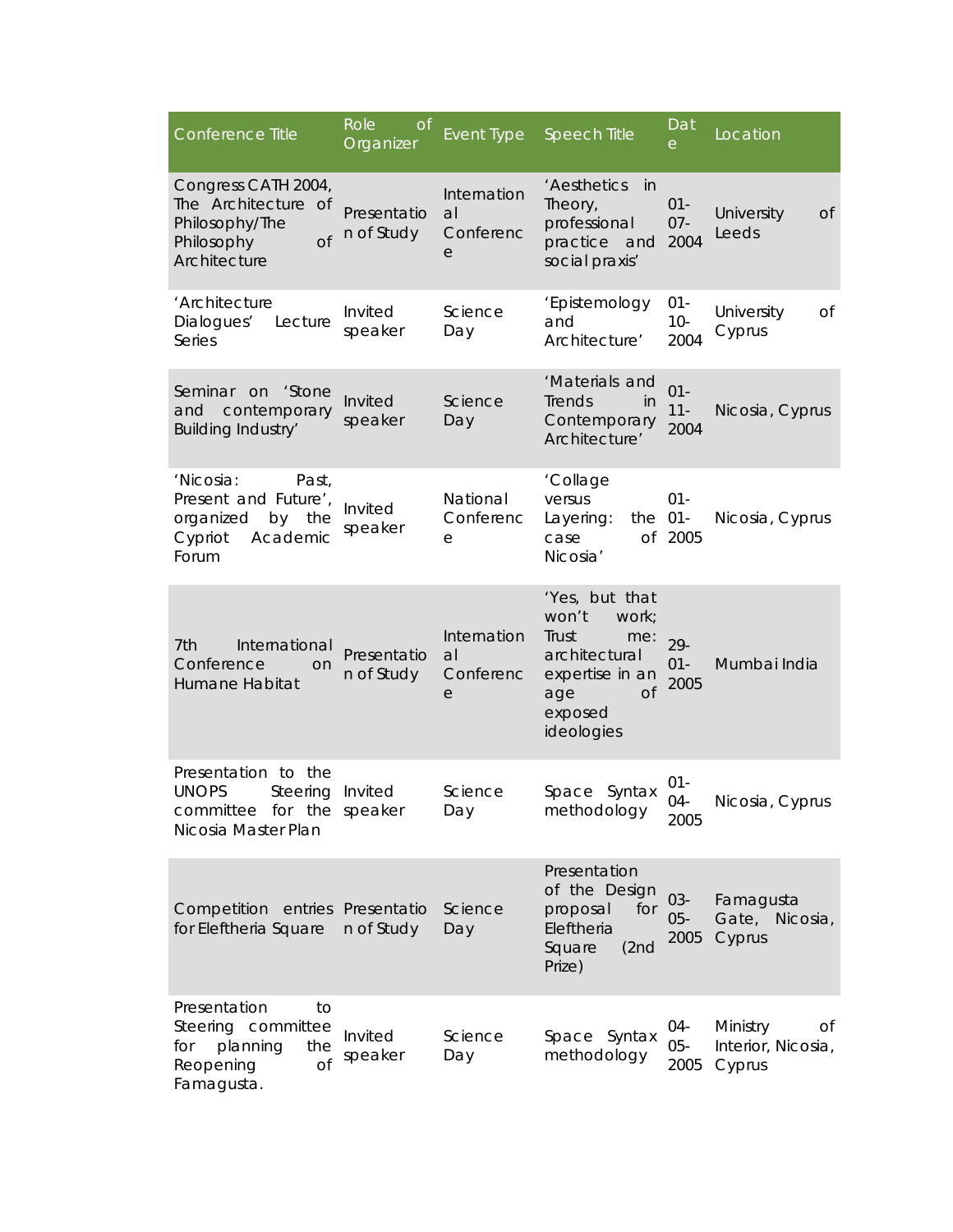| Conference Title                                                                                                                                                                                    | Role<br>Οf<br>Organizer   | Event Type                          | <b>Speech Title</b>                                                                                                       | Dat<br>e                 | Location                                                           |
|-----------------------------------------------------------------------------------------------------------------------------------------------------------------------------------------------------|---------------------------|-------------------------------------|---------------------------------------------------------------------------------------------------------------------------|--------------------------|--------------------------------------------------------------------|
| International<br>5th<br>Syntax<br>Space<br>Symposium                                                                                                                                                | Presentatio<br>n of Study | Internation<br>al<br>Conferenc<br>e | 'Nicosia:<br>Space and its<br>d-Visions'                                                                                  | Its 13-<br>06-<br>2005   | TU Delft, Faculty<br>of Architecture,<br>The<br><b>Netherlands</b> |
| <b>IASTE Conference</b>                                                                                                                                                                             | Presentatio<br>n of Study | Internation<br>al<br>Conferenc<br>е | the<br>Why<br>architect's<br>house has one<br>living<br>room<br>and<br>the<br>client's<br>house<br>has<br>two<br>kitchens | $01 -$<br>$12 -$<br>2005 | Sharjah<br>American<br>University,<br>Dubai. UAE                   |
| 'Architecture<br>Dialogues'<br>Lecture<br><b>Series</b>                                                                                                                                             | Invited<br>speaker        | Science<br>Day                      | 'Faithful Form,<br>Promiscuous<br>Space'                                                                                  | $02 -$<br>$05 -$<br>2006 | University<br><b>Of</b><br>Cyprus                                  |
| (International<br><b>IAPLE</b><br>Association<br><b>of</b><br>Philosophy<br>and<br>Literature)Conferenc<br>e 'Between<br>Three:<br>Philosophy,<br>Art,<br>Politics'                                 | Invited<br>speaker        | National<br>Conferenc<br>е          | 'Between<br>layers<br>3 <sub>r</sub><br>$5, \ldots$                                                                       | $01 -$<br>4, 06-<br>2006 | Freiburg,<br>Germany                                               |
| International<br>Architecture<br>Day<br>Event organized<br>by<br>The Association of Invited<br>Architects and Civil speaker<br><b>Engineers</b><br>and<br>the<br>Cyprus Association<br>of Architect |                           | Internation<br>al<br>Conferenc<br>e | 'The<br>vertical,<br>horizontal<br>the<br>the<br>and<br>$in$ -<br>between'                                                | $02 -$<br>$10-$<br>2006  | Nicosia, Cyprus                                                    |
| <b>IAPL Conference</b>                                                                                                                                                                              | Invited<br>speaker        | Internation<br>al<br>Conferenc<br>е | 'Layering<br>is<br>not'                                                                                                   | $01 -$<br>06-<br>2007    | University<br>Of<br>Cyprus                                         |
| International<br>6th<br>Space<br>Syntax<br>Symposium                                                                                                                                                | Presentatio<br>n of Study | Internation<br>al<br>Conferenc<br>е | Prostitution<br>Spatialized                                                                                               | $13 -$<br>06-<br>2007    | Instanbul,<br>Turkey                                               |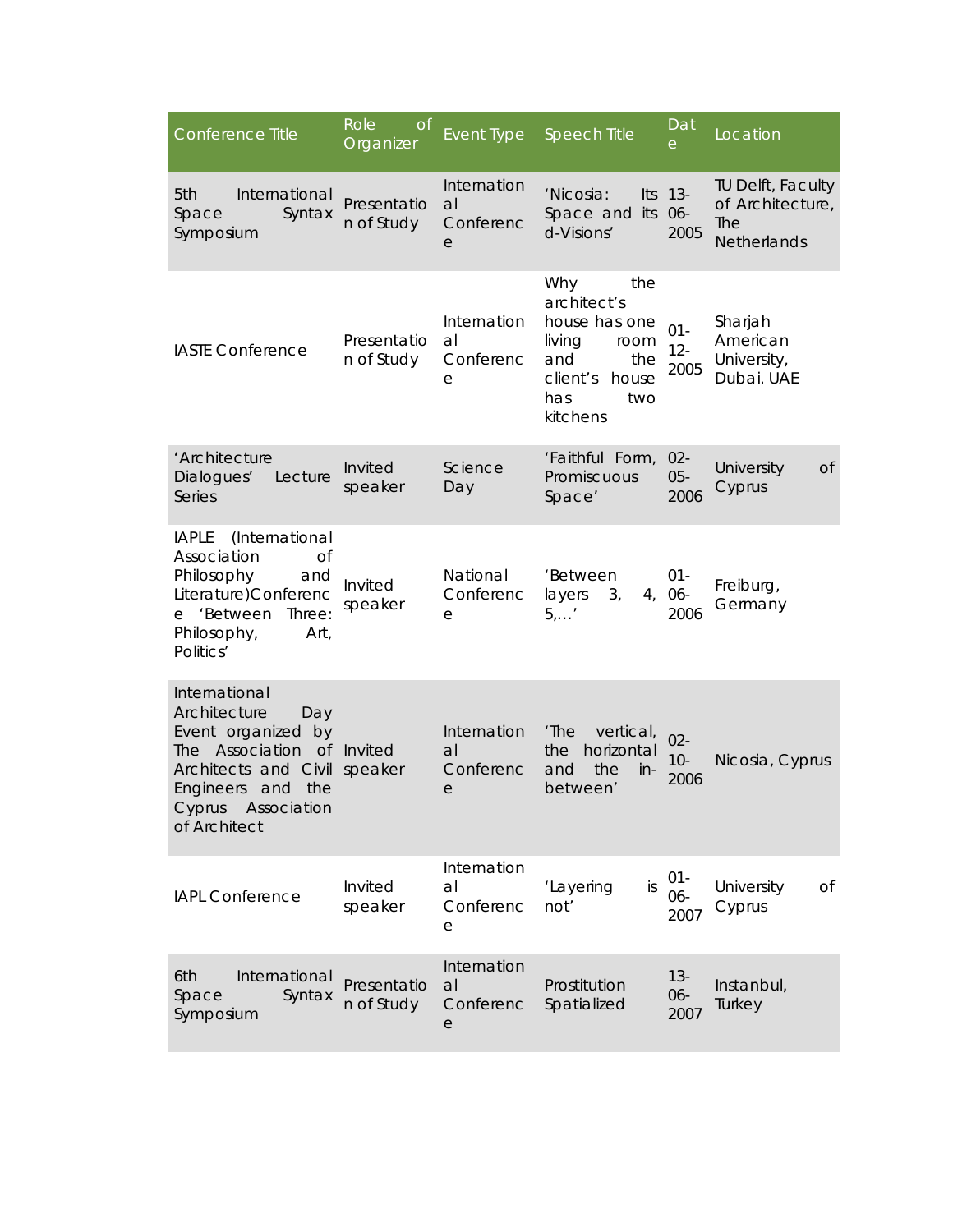| Conference Title                                                                                                                         | Role<br><b>of</b><br>Organizer | <b>Event Type</b>                   | <b>Speech Title</b>                                                                                                             | Dat<br>е                | Location                                                                        |
|------------------------------------------------------------------------------------------------------------------------------------------|--------------------------------|-------------------------------------|---------------------------------------------------------------------------------------------------------------------------------|-------------------------|---------------------------------------------------------------------------------|
| EAAE-ENSA<br>Second<br>Sub-network<br>Workshop<br>on<br>Architectural Theory                                                             | Presentatio<br>n of Study      | Internation<br>al<br>Conferenc<br>e | <b>Not</b><br>just<br>another<br>culture:<br>cultivating the<br>capacity<br>for<br>ecstasy<br>in<br>architectural<br>education. | $23 -$<br>06-<br>2007   | NTNU,<br>Trondheim,<br>Norway                                                   |
| International<br>Conference                                                                                                              | Presentatio<br>n of Study      | Internation<br>al<br>Conferenc<br>е | 'Sex-workers,<br>customers and<br>what flows in-<br>between:<br><b>Of</b><br>spaces<br>prostitution<br>in<br>Cyprus'            | $23 -$<br>06-<br>2007   | Newcastle, UK                                                                   |
| ENHSA-EAAE<br>Architectural Design<br><b>Teacher's Network</b>                                                                           | Presentatio<br>n of Study      | Internation<br>al<br>Conferenc<br>е | 'Layering<br>in<br>software,<br>drawing,<br>thinking,<br>designing'                                                             | 03-<br>09-<br>2007      | School<br>$\Omega$<br>Architecture<br>University<br>Lusiada. Lisbon<br>Portugal |
| Conference<br><b>School Buildings</b>                                                                                                    | on Invited<br>speaker          | National<br>Conferenc<br>е          | 'Education<br><b>Buildings:</b><br>а<br>syntactical<br>approach'                                                                | 06-<br>06-<br>2008      | University<br><b>of</b><br>Cyprus                                               |
| Lecture<br>given<br>in<br>for<br>Faculty<br><b>Nicosia</b><br>6th<br>Year<br>and<br>students of Queen's<br>University in Belfast         | Invited<br>speaker             | Science<br>Day                      | 'Nicosia<br>and<br>the<br>Green<br>Line'                                                                                        | $18 -$<br>08-<br>2008   | University<br>Οf<br>Cyprus                                                      |
| 4th<br>Year<br>Design<br>Studio<br>the<br>at<br>University of Nicosia,<br>School<br>$\overline{C}$<br>Architecture                       | Presentatio<br>n of Study      | Science<br>Day                      | 'Eleftheria<br>Square'                                                                                                          | $21 -$<br>$10-$<br>2008 | Nicosia, Cyprus                                                                 |
| ntermediate<br>National<br>Contact<br>Meeting<br>(INCM) of Invited<br>European speaker<br>the<br>Architecture Student<br>Assembly (EASA) |                                | Internation<br>al<br>Conferenc<br>е | 'Concepts<br>and Practices'                                                                                                     | 04-<br>$11 -$<br>2008   | Nicosia, Cyprus                                                                 |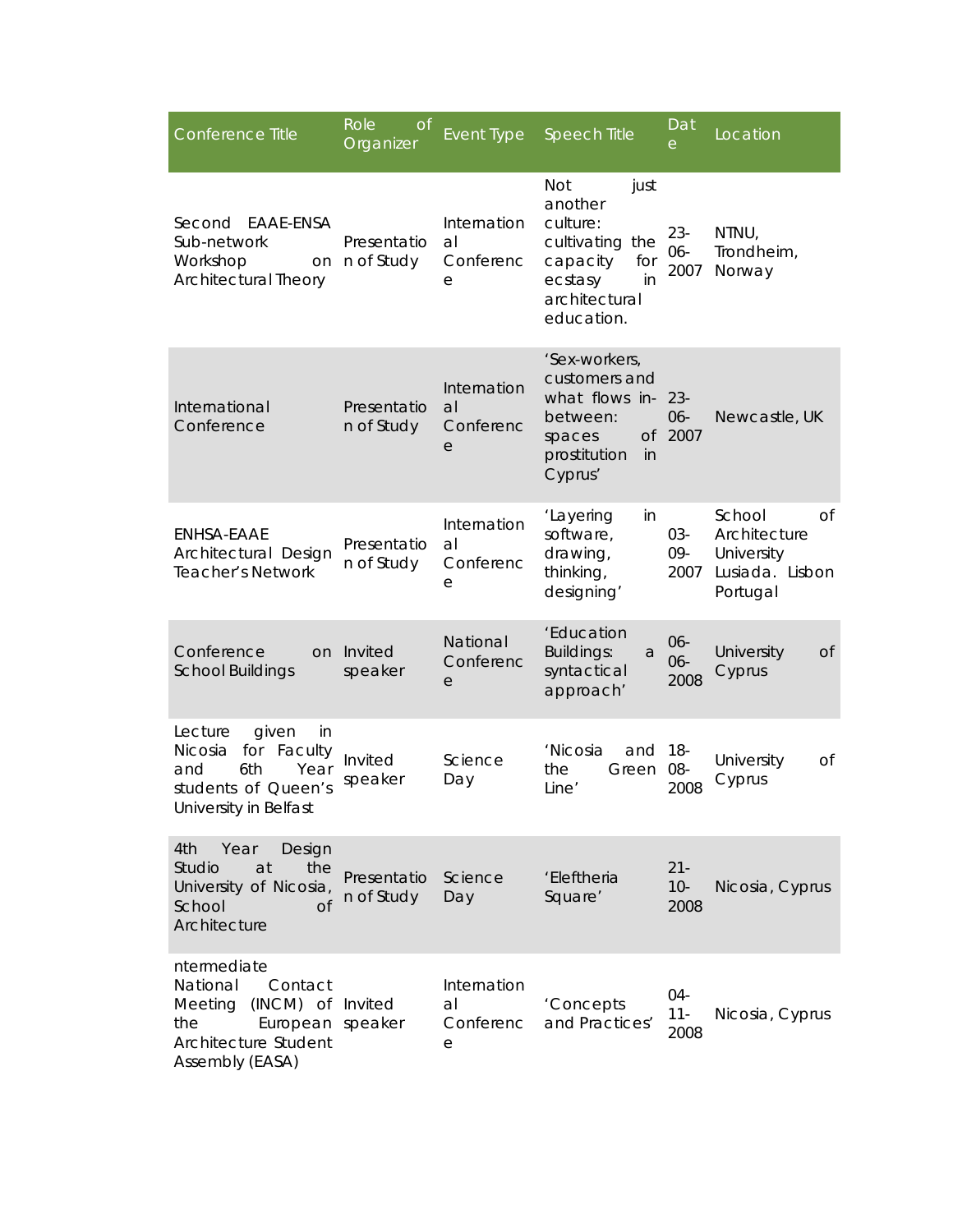| Conference Title                                                                                                                                                                                  | Role<br><b>of</b><br>Organizer    | Event Type                          | Speech Title                                                                                                                                    | Dat<br>e                 | Location                                                                      |
|---------------------------------------------------------------------------------------------------------------------------------------------------------------------------------------------------|-----------------------------------|-------------------------------------|-------------------------------------------------------------------------------------------------------------------------------------------------|--------------------------|-------------------------------------------------------------------------------|
| The<br>European<br><b>Aesthetic and Artistic</b><br>Experience in<br>the<br>Present<br>Past,<br>and<br>Future.Diversities and speaker<br>commonalities<br>in<br>different<br>national<br>contexts | Invited                           | Internation<br>al<br>Conferenc<br>e | 'Layering'                                                                                                                                      | $01 -$<br>$02 -$<br>2009 | Department of<br>Philosophical<br>Research,<br>Università<br>di<br>Roma, Rome |
| 7th<br>International<br>Space<br>Syntax<br>Symposium                                                                                                                                              | Presentatio<br>n of Study         | Internation<br>al<br>Conferenc<br>е | 'A Square or a<br>Bridge'                                                                                                                       | 09-<br>06-<br>2009       | Stockholm,<br>Sweden                                                          |
| International<br>Symposium<br>Reality: Frameworks<br>and misconceptions                                                                                                                           | Virtual Presentatio<br>n of Study | Internation<br>al<br>Conferenc<br>е | 'SO <sub>1</sub><br>this<br>in<br>context,<br>you<br>will<br>be<br>increasingly<br>more virtual to<br>me for the next<br>couple<br>0f<br>hours' | $26 -$<br>$06 -$<br>2009 | <b>UCL</b>                                                                    |
| Fourth<br>EAAE-ENSA<br>Sub-network<br>Workshop<br><b>Architectural Theory</b>                                                                                                                     | Invited<br>on speaker             | National<br>Conferenc<br>е          | 'Layering and<br>its<br>travels<br>between<br>theory<br>technique'                                                                              | -01<br>$10-$<br>and 2009 | Fribourg,<br>Switzerland                                                      |
| Utopia, Crisis, Justice:<br>12th Utopian Studies<br>Conference                                                                                                                                    | Presentatio<br>n of Study         | Internation<br>al<br>Conferenc<br>е | (Un) authorised<br>Micro-utopias                                                                                                                | $01 -$<br>$07 -$<br>2011 | University<br>0f<br>Cyprus                                                    |
| Utopia, Crisis, Justice:<br>12th Utopian Studies<br>Conference                                                                                                                                    | Presentatio<br>n of Study         | Internation<br>al<br>Conferenc<br>е | Monuments<br>and Utopias: in<br>search of their<br>descendants                                                                                  | $01 -$<br>$07 -$<br>2011 | University<br>Of<br>Cyprus                                                    |
| Crossing<br>the<br>Line;<br>Drawing<br>in<br>the<br>Middle East                                                                                                                                   | Presentatio<br>n of Study         | Internation<br>al<br>Conferenc<br>е | Reshuffled<br>by<br>Layering                                                                                                                    | $01 -$<br>$11 -$<br>2011 | American<br>University<br>Οf<br>Dubai                                         |
| Crossing the Line II:<br>Drawing<br>in<br>the<br>Middle<br>East<br>Conference                                                                                                                     | Presentatio<br>n of Study         | Conferenc<br>е                      | just 09-<br>Not<br>splitting<br>hairs-                                                                                                          | $12 -$<br>2014           | Department of<br>Visual<br>Communicatio<br>n, in the School                   |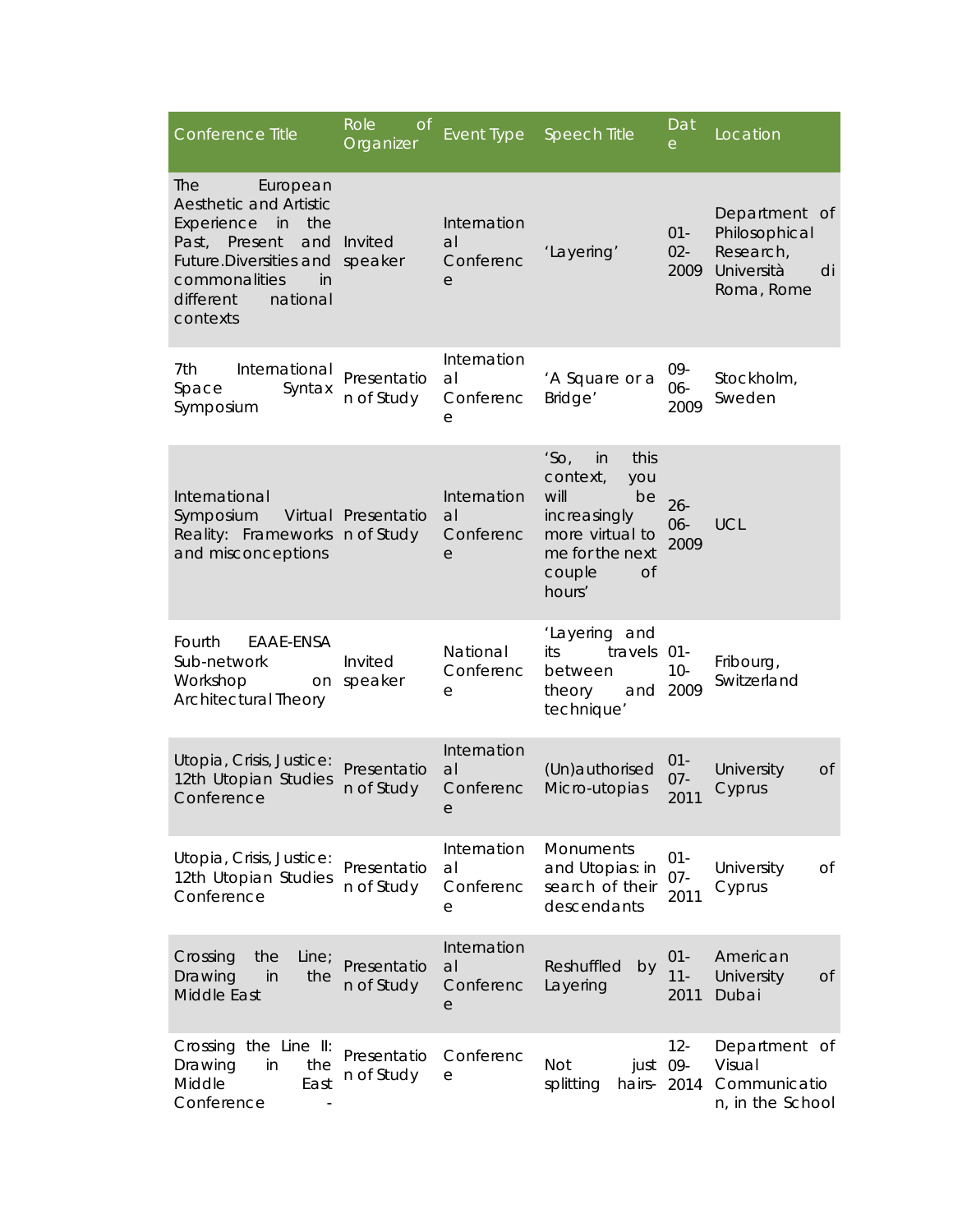| Conference Title                                                                                                                                     | Role<br><b>of</b><br>Organizer | Event Type                          | <b>Speech Title</b>                                                                                                                                                                                                                                               | Dat<br>е                | Location                                                                                                                                                                                |
|------------------------------------------------------------------------------------------------------------------------------------------------------|--------------------------------|-------------------------------------|-------------------------------------------------------------------------------------------------------------------------------------------------------------------------------------------------------------------------------------------------------------------|-------------------------|-----------------------------------------------------------------------------------------------------------------------------------------------------------------------------------------|
| $\overline{C}$<br>intersections<br>transdisciplinary<br>practice<br>and<br>understanding                                                             |                                |                                     | The<br>displays<br>project (2013)                                                                                                                                                                                                                                 |                         | of Architecture,<br>Art & Design at<br>American<br>the<br>University<br>in<br>Dubai,<br>and<br>partners<br>with<br>the<br>Global<br>for<br>Centre<br>Drawing,<br>Melbourne<br>Australia |
| The Mediated City:<br>Los<br>Angeles,<br>Architecture_MPS                                                                                            | Presentatio<br>n of Study      | Conferenc<br>e                      | Urban<br>Mediations as<br>Layered<br>Topographies                                                                                                                                                                                                                 | $01 -$<br>$10-$<br>2014 | Woodbury<br>University,<br>Los<br>Angeles                                                                                                                                               |
| CAUMME<br>$\mathbf{II}_i$<br>Architectural<br>and<br>Urban<br>Research,<br>Education,<br>and<br>Practice in the Era of<br>'Post-<br>Professionalism' | Presentatio<br>n of Study      | Conferenc<br>е                      | Healing<br>the<br>liminal space:<br>student<br>a<br>project on the<br>Nicosia buffer<br>zone, Panel on<br>Territorial Rifts 23-<br>Conflict 10-<br>and<br>Borders as Sites 2014<br>Οf<br>Collaborative<br>Pedagogies<br>for<br>the<br><b>CAUMME</b><br>Conference |                         | Girne, Cyprus                                                                                                                                                                           |
| Conference<br>on.<br>'Design in Times of<br>Turmoil:<br>Displacement,<br>Replacement,<br>Emplacement                                                 | Presentatio<br>n of Study      | Conferenc<br>е                      | The<br>appropriation<br>of people by 14-<br>The 05-<br>space:<br><b>Mouttalos</b><br>Case, Paphos,<br>Cyprus                                                                                                                                                      | 2015                    | Izmir, Turkey                                                                                                                                                                           |
| Space<br>Syntax<br>International<br>Conference                                                                                                       | Presentatio<br>n of Study      | Internation<br>al<br>Conferenc<br>е | Visual Layering<br>spatial 13-<br>a<br>as<br>quality<br>contemporary<br><b>Cypriot Houses</b>                                                                                                                                                                     | in 07-<br>2015          | London, UK                                                                                                                                                                              |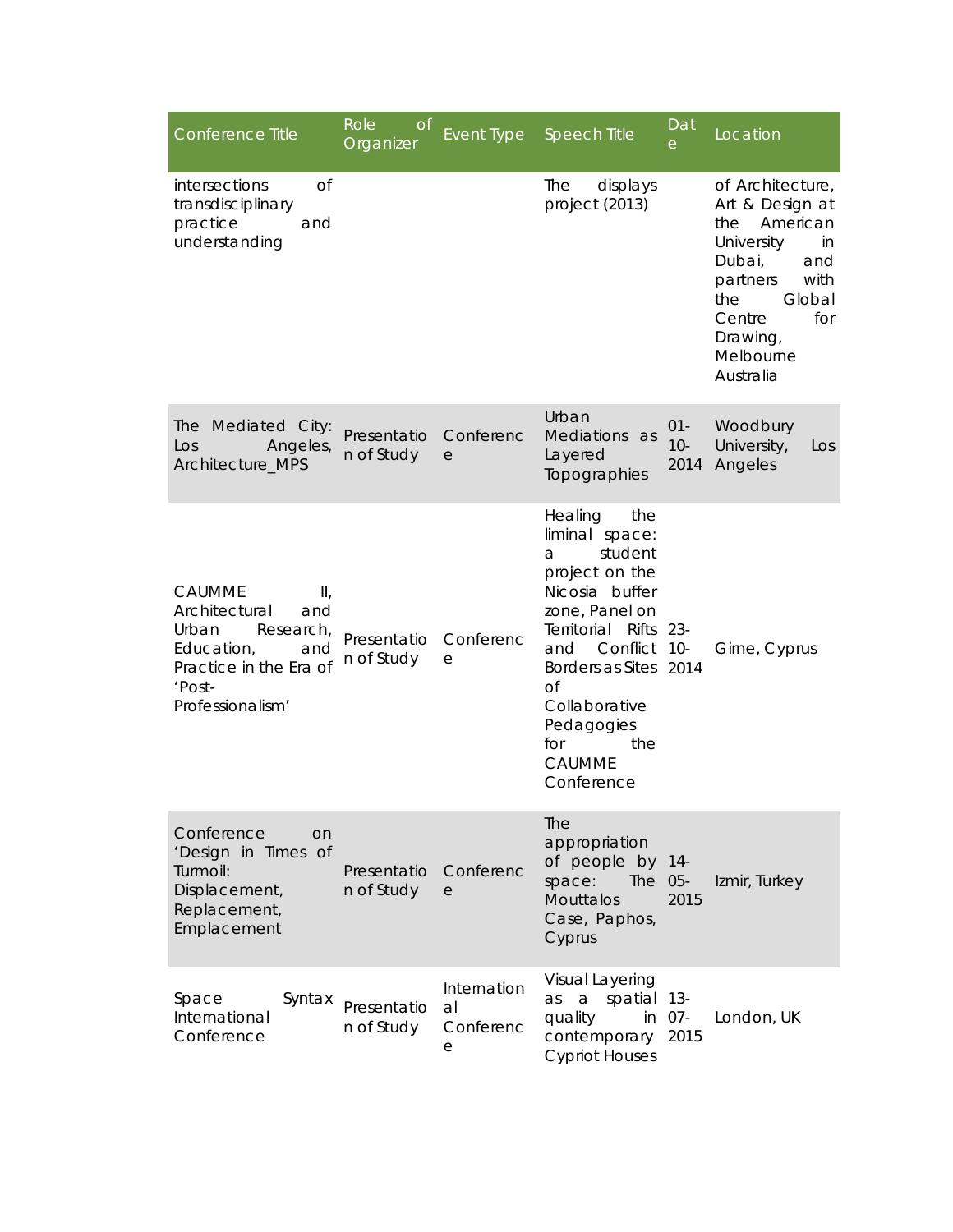| Conference Title                                                                                                                             | Role<br><b>of</b><br>Organizer  | <b>Event Type</b>                   | <b>Speech Title</b>                                                                                                                                      | Dat<br>е                 | Location                                                                                                           |
|----------------------------------------------------------------------------------------------------------------------------------------------|---------------------------------|-------------------------------------|----------------------------------------------------------------------------------------------------------------------------------------------------------|--------------------------|--------------------------------------------------------------------------------------------------------------------|
| <b>METAPOLIS:</b><br>Intervention in the<br>City: Stock & Re-use<br>Architecture<br>Symposium                                                | Invited<br>speaker              | Internation<br>a<br>Conferenc<br>е  | Layereding                                                                                                                                               | 09-<br>$10-$<br>2015     | <b>ARTOS</b><br>Foundation,<br>Nicosia, Cyprus                                                                     |
| The Continuum and<br>its development<br>in<br><b>Music</b><br>&<br>Architecture:<br>the<br>Xenakis<br>to<br>present day                      | Presentatio<br>from n of Study  | Internation<br>al<br>Conferenc<br>е | Layereding                                                                                                                                               | 03-<br>$11 -$<br>2015    | Universite<br>de<br>Rouen,<br>Ecole<br>Nationale<br>Superieured'<br>Architecture de<br>Normandie,<br>Rouen, France |
| International<br>Conference<br>Biocultural<br>Sustainability<br>in<br>Architectural<br>Cultural Heritage                                     | 2015, Presentatio<br>n of Study | Internation<br>a<br>Conferenc<br>е  | <b>The</b><br>bioclimatic<br>- in<br>contemporary<br>award winning<br><b>Cypriot Houses</b>                                                              | $11 -$<br>$12 -$<br>2015 | Limassol,<br>Cyprus                                                                                                |
| HOUSED by CHOICE<br>HOUSED by FORCE, Presentatio<br>Homes, Conflicts and n of Study<br><b>Conflicting Interests</b>                          |                                 | Internation<br>al<br>Conferenc<br>е | The distribution<br>of agency and<br>the presence<br>of choice in 21-<br>the birth and 01-<br>$\Omega$<br>life<br>contemporary<br>Greek-Cypriot<br>house | the 2016                 | Nicosia, Cyprus                                                                                                    |
| 2016:<br>Continuum<br>From Xenakis to the<br>present:<br>the<br>continuum in music<br>and architecture                                       | Presentatio<br>n of Study       | National<br>Conferenc<br>е          | Granulation<br>and layering:<br>Xenakis's<br>Polytope and 06-<br>Moholy Nagy's 2016<br>Light-Space<br>Modulator                                          | $13 -$                   | European<br>University<br><sub>O</sub> f<br>Cyprus,<br><b>Music</b><br>Department,<br>Nicosia, Cyprus              |
| The 6th International<br>Conference<br>on<br>Competitions,<br>2016:<br>The<br>Competition<br>Mesh,<br>Experimenting<br>with<br>within<br>and | ICC Presentatio<br>n of Study   | Internation<br>al<br>Conferenc<br>е | On Innovation<br>in<br>architecture:<br>The<br>case<br>of<br>the<br>award<br>winning<br>houses<br>in<br>Cyprus                                           | $27 -$<br>$10-$<br>2016  | Leeds, UK                                                                                                          |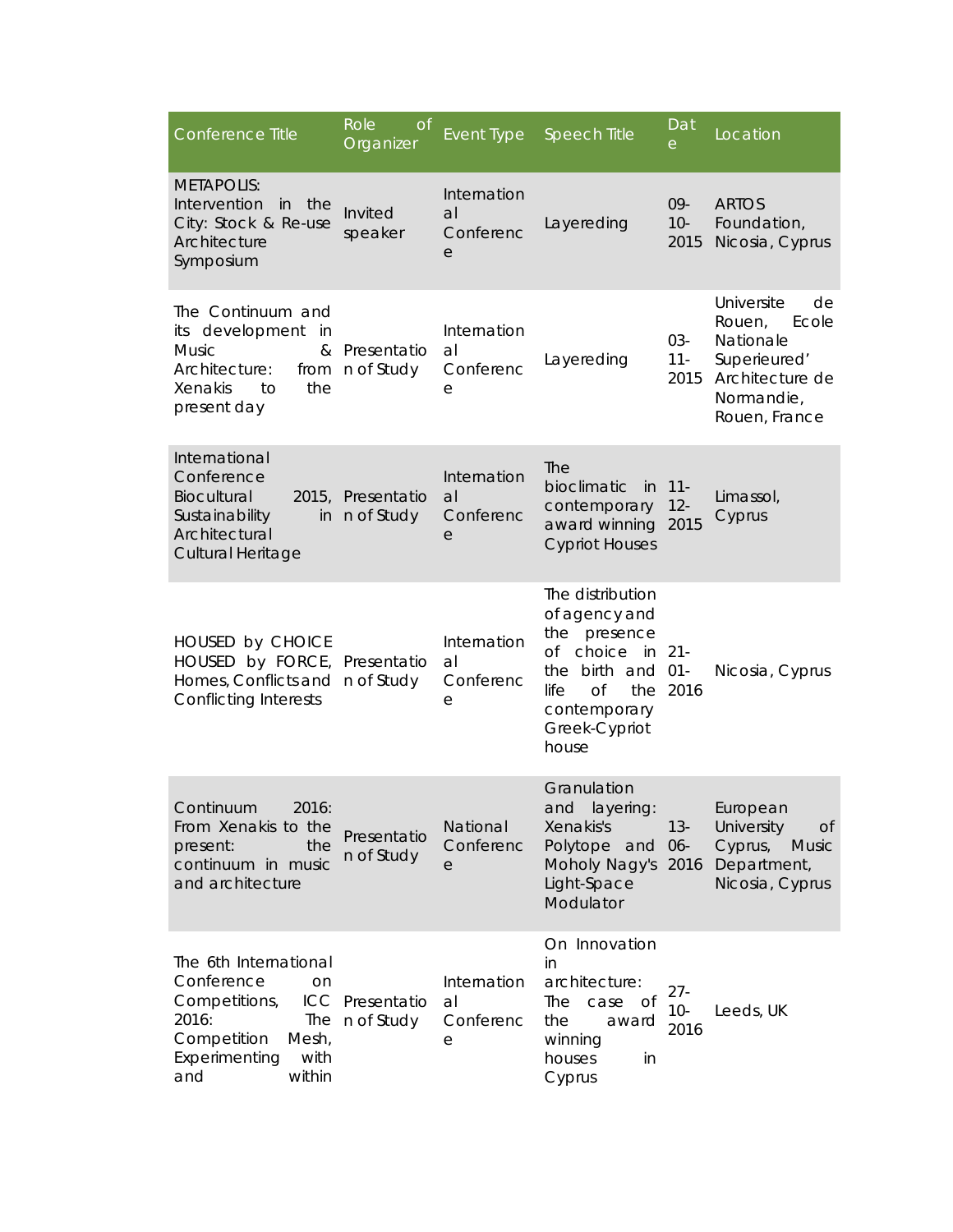| Conference Title                                                                                                          | Role<br><b>o</b> f<br>Organizer | Event Type                                       | <b>Speech Title</b>                                                                                                                                                  | $\overline{\mathrm{D}}$ at<br>e | Location                                                 |
|---------------------------------------------------------------------------------------------------------------------------|---------------------------------|--------------------------------------------------|----------------------------------------------------------------------------------------------------------------------------------------------------------------------|---------------------------------|----------------------------------------------------------|
| Architecture<br>Competitions                                                                                              |                                 |                                                  |                                                                                                                                                                      |                                 |                                                          |
| The 4th International<br>Conference<br>in<br>&<br>Transparency<br>Architecture<br>(ICTA2016),<br>Emerging<br>Complexities | Presentatio<br>n of Study       | Internation<br>al<br>Conferenc<br>$\overline{e}$ | A<br>transparency<br>you<br>can<br>inhabit:<br>visual<br>and functional<br>layering in the<br>contemporary<br>Greek-Cypriot<br>House'                                | $02 -$<br>$11 -$<br>2016        | Aristotle<br>University<br>Οf<br>Thessaloniki,<br>Greece |
| The 4th International<br>Conference<br>in<br>&<br>Transparency<br>Architecture<br>(ICTA2016),<br>Emerging<br>Complexities | Presentatio<br>n of Study       | Internation<br>al<br>Conferenc<br>е              | Superimposed<br>shadows:<br>a<br>special<br>case<br><b>of</b><br>transparency                                                                                        | $02 -$<br>$11 -$<br>2016        | Aristotle<br>University<br>Οf<br>Thessaloniki,<br>Greece |
| EAAE-ARCC<br>conference<br>"Architectural<br>Research addressing<br>Societal Challenges                                   | Presentatio<br>n of Study       | Internation<br>a<br>Conferenc<br>е               | Austerity,<br>Subverted                                                                                                                                              | $26 -$<br>$01 -$<br>2017        | Lisbon, Portugal                                         |
| Space<br>Οf<br>Flows,<br>University of Hull                                                                               | Presentatio<br>n of Study       | Internation<br>al<br>Conferenc<br>е              | Sluggish,<br>Reluctant,<br>Passive,<br>Insensitive.<br>Indifferent<br><b>Or</b><br>simply<br>Incapable?:<br>Architectural<br>Culture<br>in<br><b>Times of Crisis</b> | $12 -$<br>$10 -$<br>2018        | Hull, UK                                                 |

# 6. **Presentations at other Institutions**

| <b>Presentation Title</b>                                     | Date | Name of event (if Institution Name<br>it was part of one) listitution Name |                                                           | Location |
|---------------------------------------------------------------|------|----------------------------------------------------------------------------|-----------------------------------------------------------|----------|
| Lecture on Practice, 01-01-<br>Education and 2005<br>Research |      |                                                                            | School of New Delhi<br>Architecture in New India<br>Delhi |          |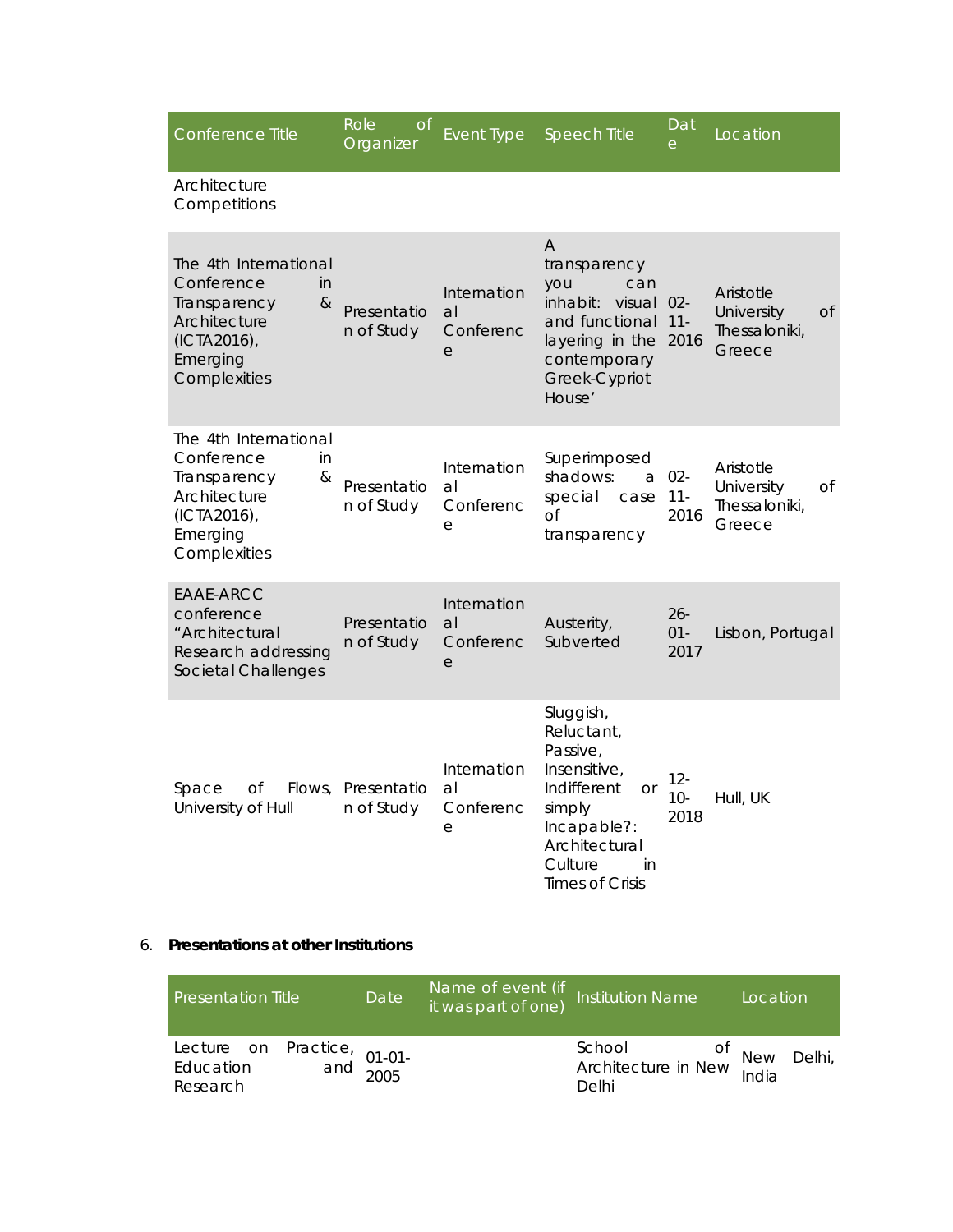| <b>Presentation Title</b> | Date <sup>1</sup> | Name of event (if<br>it was part of one)  |           | <b>Institution Name</b> | Location                     |
|---------------------------|-------------------|-------------------------------------------|-----------|-------------------------|------------------------------|
| 'Layered'                 | 09-04-<br>2009    | Pratt<br><b>Brooklyn</b><br><b>Series</b> | Institute | Lecture Pratt Institute | Brooklyn,<br><b>New York</b> |

# 7. **Organization of International, National and Local Conferences**

| Organising authority                                                                                                                                                                     | <b>Type</b>   | Role<br>of<br>Organizer             | Conference Title Date Location                                                                                                       |                       |                         |
|------------------------------------------------------------------------------------------------------------------------------------------------------------------------------------------|---------------|-------------------------------------|--------------------------------------------------------------------------------------------------------------------------------------|-----------------------|-------------------------|
| Architecture_MPS,<br>The<br>Department<br>Οf<br>Architecture<br>the<br>at<br>University of Cyprus, The<br>Cyprus Institute                                                               | International | $Co-$<br>organizer                  | Housed<br>Force, Housed 01-<br>by Choice                                                                                             | by 21-<br>2016        | University<br>of Cyprus |
| Department<br>Of<br>The<br>Architecture<br>at<br>the<br>University of Cyprus, The<br>Xenakis Institute (Rouen<br>France), The European<br>University                                     | International | $Co-$<br>organizer                  | Continuum                                                                                                                            | $13 -$<br>06-<br>2016 | Nicosia,<br>Cyprus      |
| Architects<br>Cyprus<br>Association, University of<br>Frederick<br>Cyprus,<br>University, University of National<br>Neapolis<br>Nicosia,<br>University,<br>Volunteer<br>Doctors - Cyprus |               | Member of<br>scientific<br>commitee | Children's<br>Medical Center<br>Nairobi,<br>in<br>CAA<br>Kenya;<br>Summer<br><b>of</b><br>Workshop<br>Architecture<br>Students 2017. | $27 -$<br>06-<br>2017 | University<br>of Cyprus |

# 8. **Participation in professional societies/international organizations**

| Society/Organization Name                                                              | <b>Country</b>       | Position<br>Society | in |
|----------------------------------------------------------------------------------------|----------------------|---------------------|----|
| ARTALK (a NGO that organizes seminars on art and culture<br>by international speakers) | Cyprus               | Founding<br>Member  |    |
| Association of Architects, Cyprus (SAK)                                                | Cyprus               | Member              |    |
| (International Association for Philosophy and<br>IAPL<br>Literature)                   | United States Member |                     |    |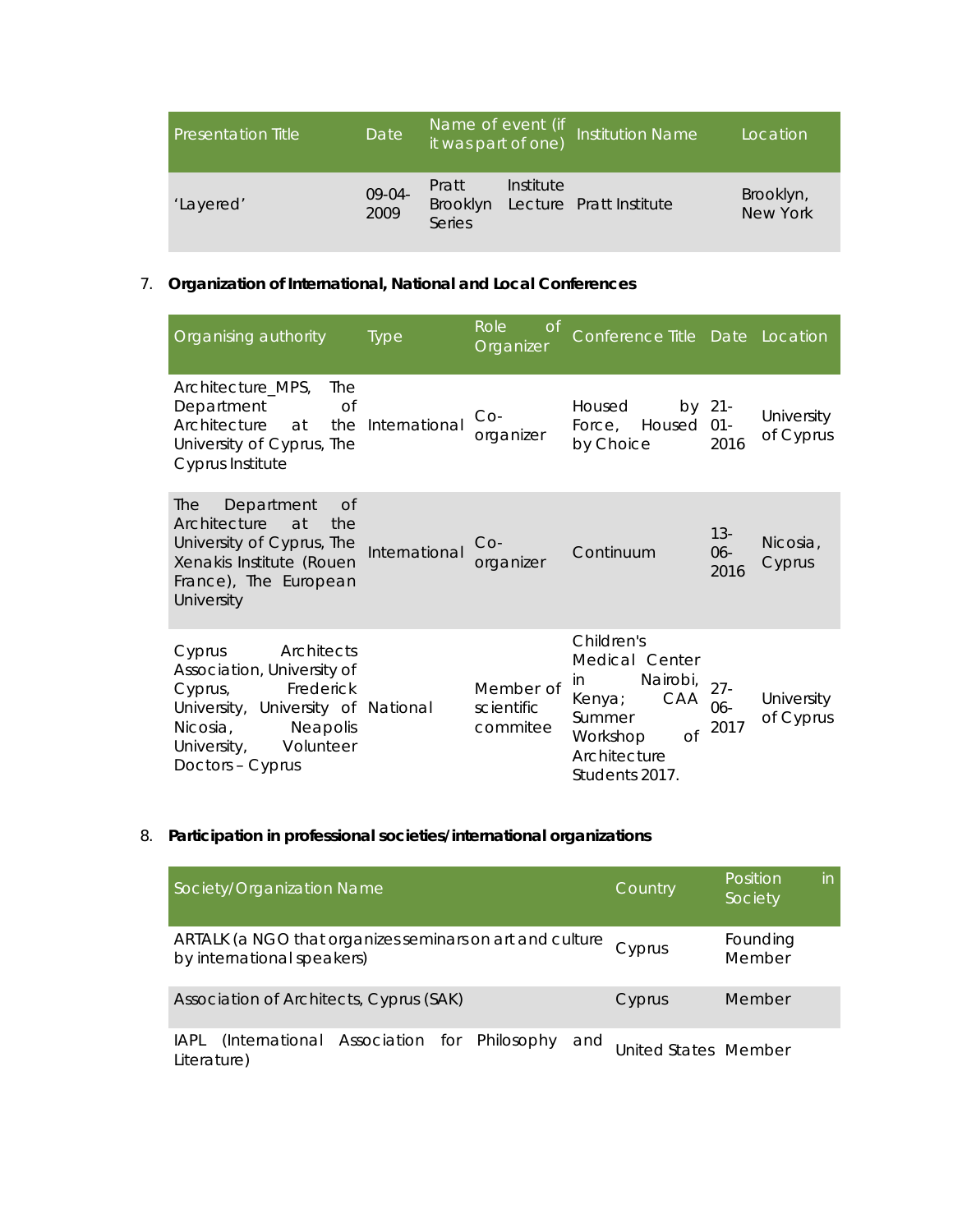| Society/Organization Name                                                      | Country              | Position<br>Society | in. |
|--------------------------------------------------------------------------------|----------------------|---------------------|-----|
| IASTE (International Association for the study of Traditional<br>Environments) | United States Member |                     |     |
| Scientific and Technical Chamber of Cyprus (ETEK)                              | Cyprus               | Member              |     |
| Space Syntax                                                                   | United<br>Kingdom    | Member              |     |

# 9. **Consultancy Provision (Participation in National or International Commitees)**

| <b>From</b>         | Until               | Type of Work                                                                                                                                                                                                | Association<br>Collaboration     | of |
|---------------------|---------------------|-------------------------------------------------------------------------------------------------------------------------------------------------------------------------------------------------------------|----------------------------------|----|
| $01-09-$<br>0016    |                     | Member of the team responsible for the University<br>entrance exam of the Ministry of Education for the<br>subject of architectural Drawing                                                                 | Ministry<br>Education            | 0f |
| $30 - 05 -$<br>2002 | $31 - 01 -$<br>2018 | Invited Jury member for final design studio 'Divided American<br>Cities: Nicosia'                                                                                                                           | University of Beirut             |    |
| 2008                | 2008                | Invited juror in a closed competition held by Cybarco<br>01-12- 31-12- involving three architectural firms from the United<br>Kingdom. For the preparation of a master plan for a<br>large site in Nicosia. | Cybarco                          |    |
| $01-09-$<br>2014    |                     | Member of the committee for the evaluation and<br>approval of a new Program of study                                                                                                                        | European<br>University<br>Cyprus | Of |

# 10. **Awards and Distinctions**

| <b>Award Title</b> | <b>Award Subject</b>                                                                                                                                                                                                                                  | Authority                                         | Date                     |
|--------------------|-------------------------------------------------------------------------------------------------------------------------------------------------------------------------------------------------------------------------------------------------------|---------------------------------------------------|--------------------------|
| Scholarship        | Awarded by Fulbright to study<br>Architecture at The American<br>University of Beirut. Terminated the<br>Scholarship in 1984 due to the Fulbright<br>political situation in Lebanon and<br>continued studies at The University<br>of Texas at Austin. |                                                   | $01 -$<br>$01 -$<br>1982 |
| Citation           | Chapter of the<br><b>Austin</b><br>The<br>American Institute of Architects<br>(AIA) in recognition of Outstanding                                                                                                                                     | The Austin Chapter of 01-<br>the<br>American 1988 | $01 -$                   |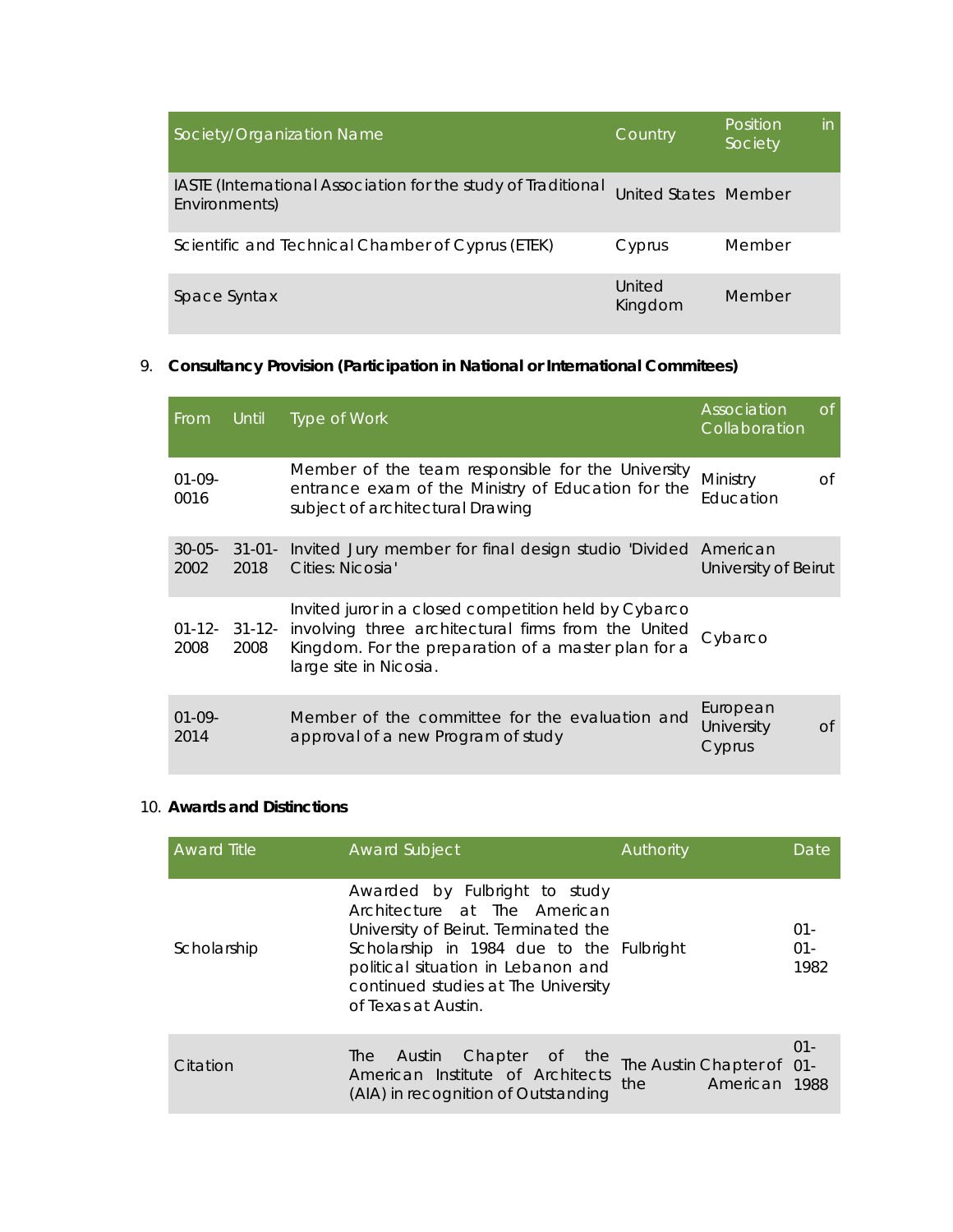| <b>Award Title</b>                     | <b>Award Subject</b>                                                                                                                                                                                                              | Authority                                                                                                                                                 | Date                     |
|----------------------------------------|-----------------------------------------------------------------------------------------------------------------------------------------------------------------------------------------------------------------------------------|-----------------------------------------------------------------------------------------------------------------------------------------------------------|--------------------------|
|                                        | Delineation<br>and<br>Presentation                                                                                                                                                                                                | Graphics Institute of Architects<br>(A A)                                                                                                                 |                          |
| Nomination                             | Nominated<br>University<br>for<br>the<br>Graduate<br>Fellowship<br>at<br>The<br>University of Texas at Austin.                                                                                                                    | The<br>University<br><b>of</b><br>Texas                                                                                                                   | $01 -$<br>$01 -$<br>1989 |
| 2nd Prize                              | Architectural<br>European<br>Competition for Eleftheria Square<br>in Nicosia Cyprus (in collaboration<br>with Socratis Stratis. 47 entries, 20<br>local and 27 from other European<br>countries)                                  | <b>of</b><br>Municipality<br>Nicosia                                                                                                                      | $01 -$<br>$04 -$<br>2005 |
| Competition                            | Selected by the curators as one of Architects,<br>Selection through a the 10 teams to represent Cyprus<br>at the Architecture Biennale in Association<br>Venice                                                                   | Association<br><b>of</b><br>Cyprus<br>(SAK)<br>and<br>of<br>Civil<br>Engineers<br>and<br><b>Architects of Cyprus</b>                                      | $01 -$<br>09-<br>2006    |
| 2nd Prize                              | Architectural<br>European<br>Competition for the Centre of<br>Environmental<br>Briefing at<br>Kavo<br>collaboration<br>with<br>Greko.<br>(in<br>Phocas, M.C., and Economides,<br>D.)                                              | Ministry of the Interior                                                                                                                                  | $01 -$<br>$12 -$<br>2006 |
| Selection through a<br>Competition     | Selected by the curator Sir Peter<br>Cook as one of the 8 teams to<br>represent Cyprus at the 2008<br>Architecture Biennale in Venice<br>(team: Theoulla Evzona, Giorgos<br>Kallis, Panayiota Pyla,<br>Christos<br>Hadjichristos) | Association<br><b>of</b><br>Architects,<br>Cyprus<br>(SAK)<br>and<br>Association<br><b>of</b><br>Civil<br>Engineers<br>and<br><b>Architects of Cyprus</b> | $01 -$<br>$01 -$<br>2008 |
| Participation through<br>a competition | 'Spatial<br>Aphrodites'.<br>Theoulla<br>Evzona, Giorgos Kallis, Architects,<br>Christos<br>Panayiota<br>Pyla,<br>Hadjichristos), Cyprus Pavilion at Association<br>the 2008 Architecture Biennale in Engineers<br>Venice          | (team: Association<br><b>of</b><br>Cyprus<br>(SAK)<br>and<br><b>of</b><br>Civil<br>and<br><b>Architects of Cyprus</b>                                     | $01 -$<br>$01 -$<br>2008 |
| Honourable Mention                     | Architectural<br>Competition<br>for<br>Regional Civic Centre at Monagri,<br>Cyprus                                                                                                                                                | Board<br>Of<br>Municipalities                                                                                                                             | $01 -$<br>$01 -$<br>2008 |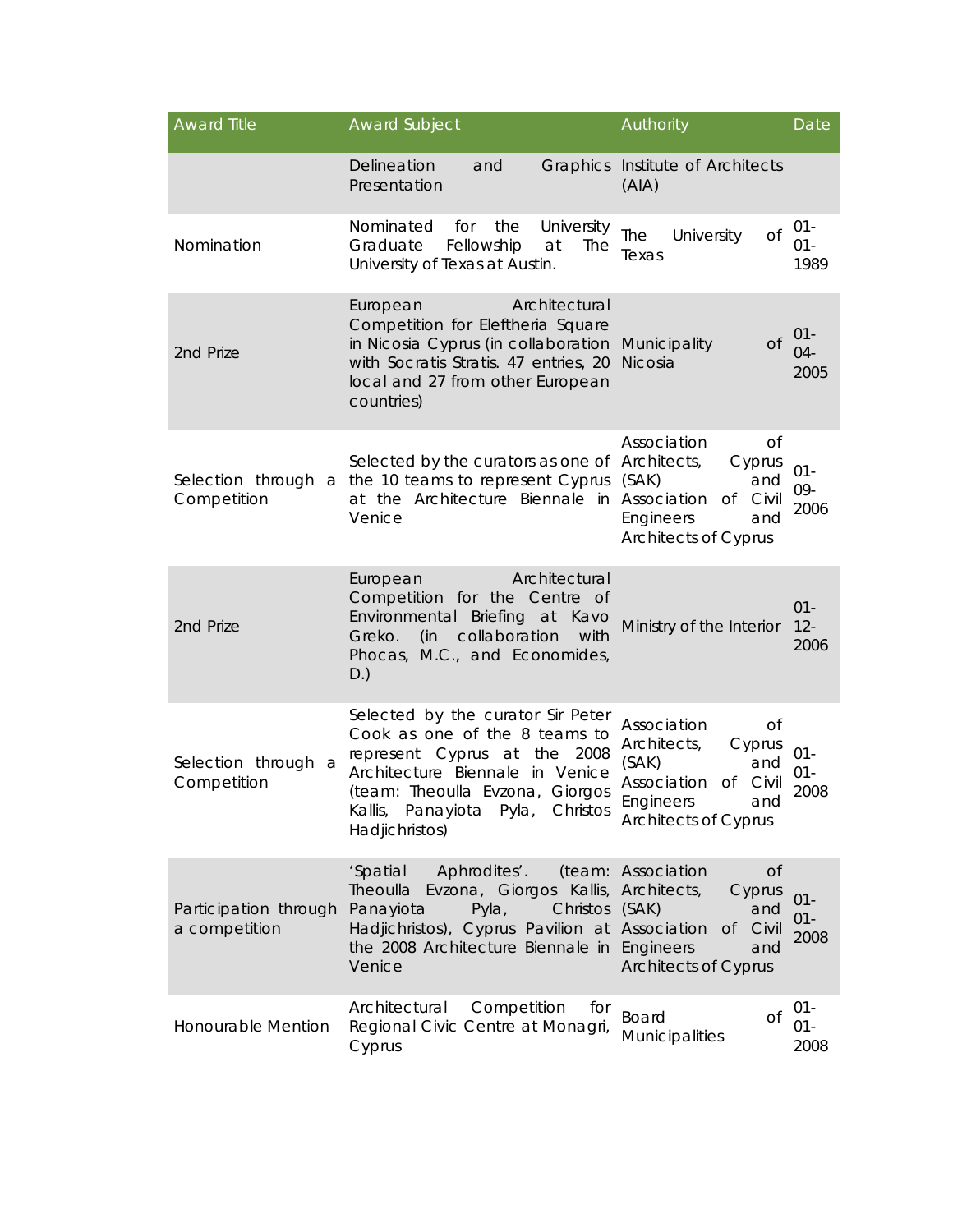| <b>Award Title</b>                 | <b>Award Subject</b>                                                                                                                                                                                                                                                                                                                                 | Authority                                                                                                                                                | Date                     |
|------------------------------------|------------------------------------------------------------------------------------------------------------------------------------------------------------------------------------------------------------------------------------------------------------------------------------------------------------------------------------------------------|----------------------------------------------------------------------------------------------------------------------------------------------------------|--------------------------|
| <b>Honourable Mention</b>          | Architectural<br>European<br>Competition for the Municipal Hall Pafos Municipality<br>in Paphos                                                                                                                                                                                                                                                      |                                                                                                                                                          | $01 -$<br>$05 -$<br>2008 |
| Selection through a<br>competition | 'Disorienting before Reorienting'.<br>Pavilion<br>Cyprus<br>at<br>the<br>2008<br>Architecture Biennale in Venice                                                                                                                                                                                                                                     | Association<br>Οf<br>Architects,<br>Cyprus<br>(SAK)<br>and<br>Association<br>of Civil<br>Engineers<br>and<br><b>Architects of Cyprus</b>                 | $01 -$<br>09-<br>2008    |
| <b>Honourable Mention</b>          | Architectural Competition for the<br>Municipal Hall in Derinia, Cyprus,<br>collaboration<br>with<br>Aimilios<br>(in<br>Michael,<br>Vasilis<br>lerides,<br>Maria<br>Kouppi)                                                                                                                                                                           | Derinia Municipality                                                                                                                                     | $01 -$<br>$01 -$<br>2009 |
| Curatorship                        | 'In The Making: The Department of<br>Architecture at the University of<br>Cyprus'                                                                                                                                                                                                                                                                    | Institute,<br>Pratt<br>Brooklyn, New York                                                                                                                | $01 -$<br>$04 -$<br>2009 |
| Curatorship                        | Selected<br>among<br>Cypriot<br>and<br>other European architects after an<br>open competition as the curator of Association,<br>the Cyprus Pavilion for the Venice Association<br>Biennale in 2010                                                                                                                                                   | Ministry of Education<br>and Culture, Cyprus<br>Architects<br>of Civil<br><b>Engineers</b><br>and<br><b>Architects</b>                                   | $01 -$<br>$01 -$<br>2010 |
| Honourable Mention                 | Architectural Competition for the<br>Lyceum at Dasoupolis, Nicosia (in<br>collaboration<br>with<br>Aimilios<br>Michael, Vasilis<br>lerides,<br>Maria<br>Kouppi, Andreas Savvides)                                                                                                                                                                    | Ministry of Education<br>and Culture                                                                                                                     | $01 -$<br>$01 -$<br>2010 |
| Curatorship                        | Encounters: a Walking Movie, by<br>Christakis Chatzichristou (curator)<br>Aimilios<br>Michael<br>(deputy<br>and<br>Participation<br><b>of</b><br>curator)<br>the<br>Republic<br><b>of</b><br>Cyprus, 12th<br>International<br>Architecture<br>Exhibition<br>Biennale<br><sub>Of</sub><br>La<br>di<br>Venezia "People<br>in<br>meet<br>architecture". | <b>Architects</b><br>Cyprus<br>Association<br>$(CAA)$ ,<br>and<br>Cyprus<br>Civil<br><b>Engineers</b><br>and<br>Architects<br><b>Association (CCEAA)</b> | 29-<br>08-<br>2010       |
| Honourable Mention                 | Architectural<br>European<br>Competition for the GCP, Nicosia                                                                                                                                                                                                                                                                                        | <b>of</b><br>Municipality<br><b>Nicosia</b>                                                                                                              | $01 -$<br>$01 -$<br>2011 |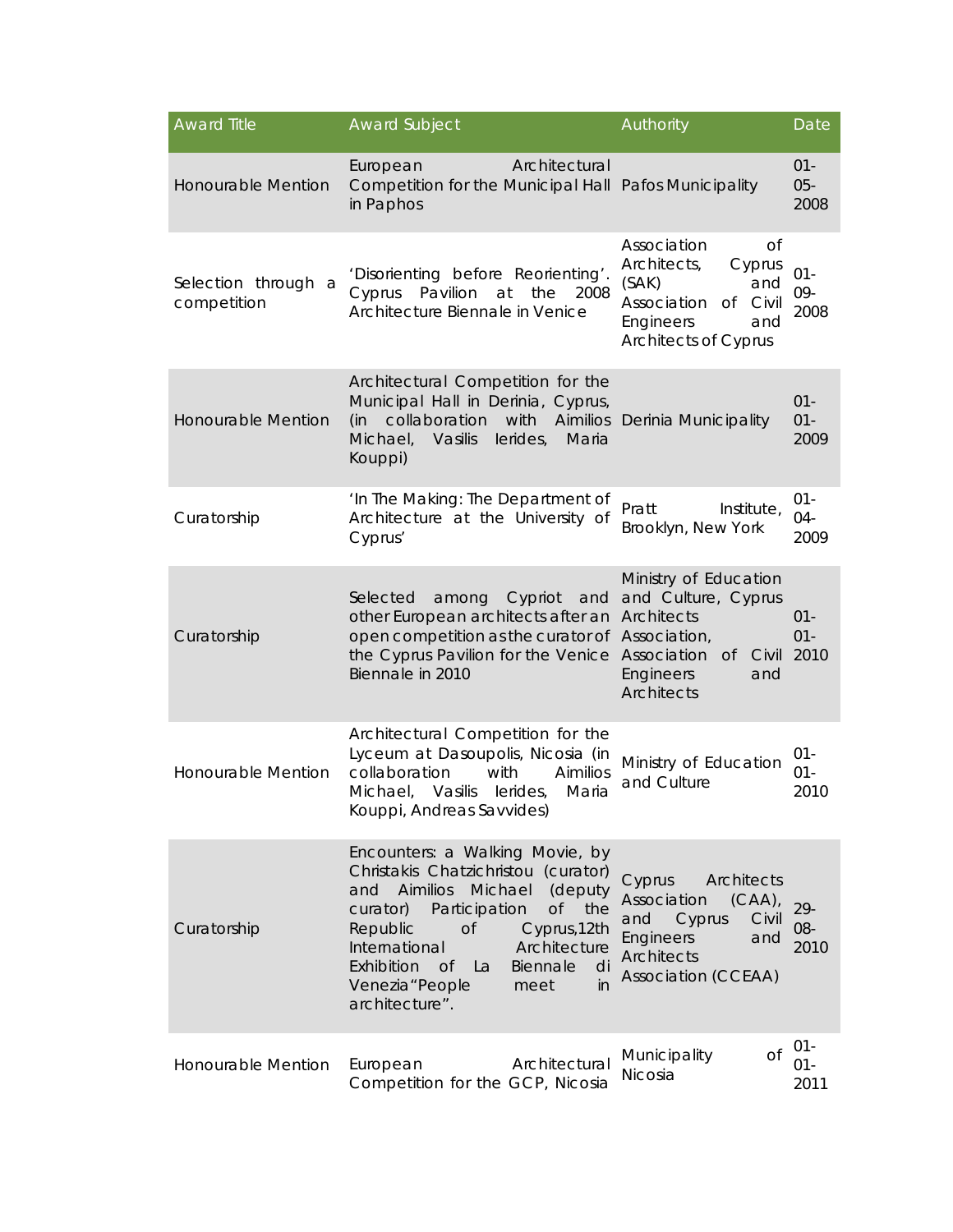| <b>Award Title</b>                                                                                                                                 | <b>Award Subject</b>                                                                                                                                                                                                                                                                                  | Authority               | Date                     |
|----------------------------------------------------------------------------------------------------------------------------------------------------|-------------------------------------------------------------------------------------------------------------------------------------------------------------------------------------------------------------------------------------------------------------------------------------------------------|-------------------------|--------------------------|
|                                                                                                                                                    | collaboration with<br>Aimilios<br>(in<br>Michael, Vasilis lerides)                                                                                                                                                                                                                                    |                         |                          |
| <b>Honourable Mention</b>                                                                                                                          | Architectural Competition for the<br>Central Offices of the Coop Bank<br>Cyprus(3)<br>Prizes<br>and<br>$\circ$ f<br>- 3<br>Honourable Mentions were given.<br>There were 46 entries from offices in<br>and<br>Greece.<br>Cyprus<br>-In<br>collaboration with Aimilios Michael<br>and Vasilis lerides) | Coop Bank               | $01 -$<br>$07 -$<br>2012 |
| Honourable Mention                                                                                                                                 | Architectural<br>Competition<br>for<br>Mouttalos Paphos (in collaboration<br>Athinadorou<br>Vania<br>with<br>and<br>Giorgos Kyriazis)                                                                                                                                                                 | Pafos Municipality      | $01 -$<br>$02 -$<br>2015 |
| selected<br>Project<br>through<br>a<br>competition, to be<br>included in the bid of<br>Nicosia to be the<br>European Capital of<br>Culture in 2017 | Space-claiming devices between<br>strategies and tactics: the Nicosia European<br>Vertical<br>Horizontal<br>and<br>Project                                                                                                                                                                            | <b>Lines Commission</b> | $01 -$<br>$01 -$<br>2017 |

# 11. **Other Activity**

|  | <b>Activity Description</b>                                                                                                                                                                                                                     | From                | Until |
|--|-------------------------------------------------------------------------------------------------------------------------------------------------------------------------------------------------------------------------------------------------|---------------------|-------|
|  | Appointed by the Municipality of Nicosia as member of a group of<br>experts and interested parties who will discuss the proposals of the<br>office of SKM Colin Buchanan for the masterplan of the Centre of<br>Nicosia, the capital of Cyprus. |                     |       |
|  | First organization of the Lecture Series 'Architecture Dialogues' in<br>collaboration with the Cyprus Association of Architects (2003-2004)                                                                                                     |                     |       |
|  | Invited by the Municipality of Nicosia in a meeting with delegates<br>from the World Bank regarding projects in Nicosia                                                                                                                         |                     |       |
|  | Participation in the organizing team for the opening ceremony for<br>the Olympic Park at The University of Cyprus                                                                                                                               |                     |       |
|  | Member of the External Evaluation Committee for the Department<br>of Interior Design in Athens (TEI). Appointed by the Hellenic Quality<br>Assurance and Accreditation Agency.                                                                  | $01 - 02 -$<br>2014 |       |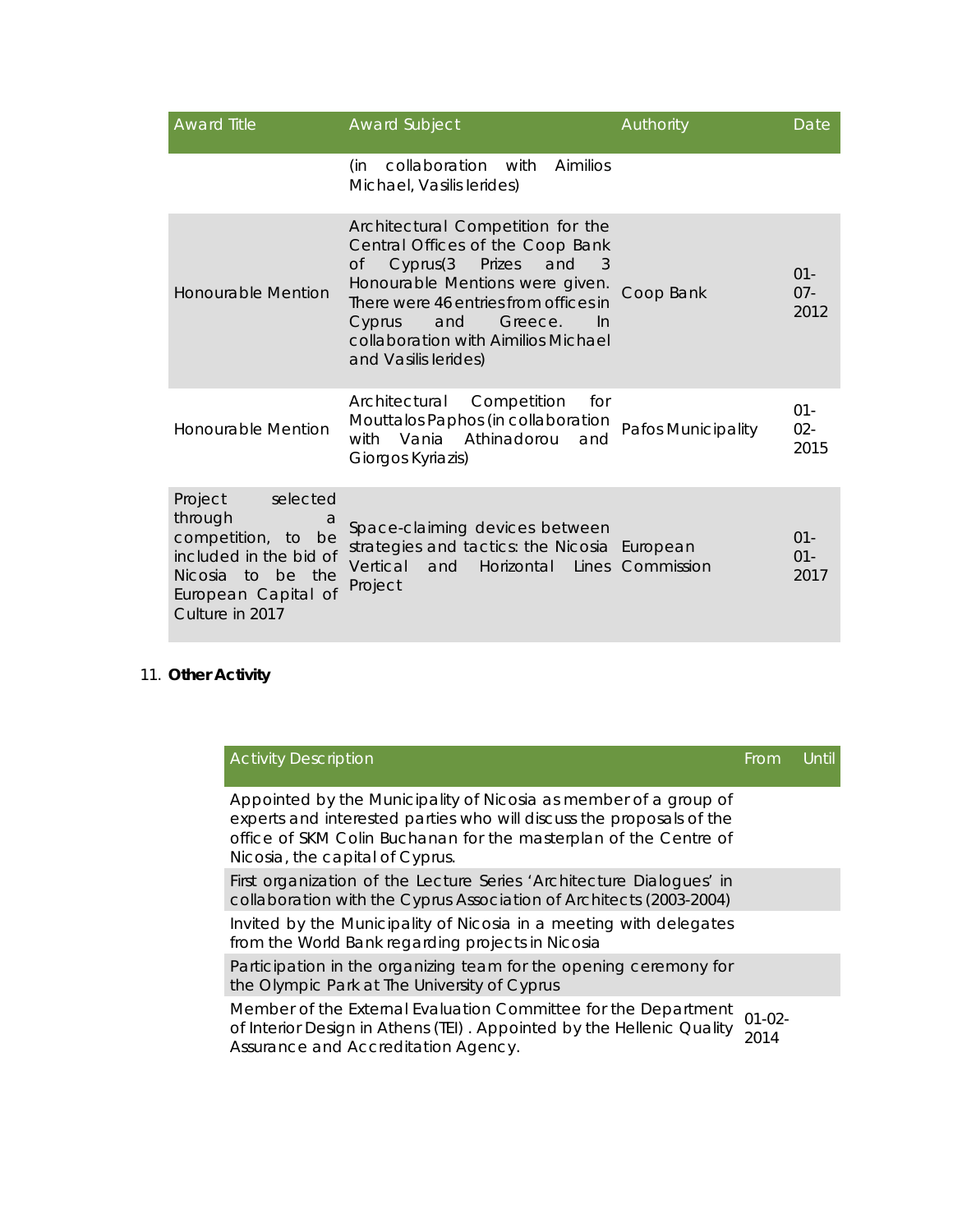| <b>Activity Description</b>                                                                                                                                                                        | Erom                | Until |
|----------------------------------------------------------------------------------------------------------------------------------------------------------------------------------------------------|---------------------|-------|
| Appointed member of the Committee for the organization of the<br>Cyprus Participation at the 14th Architecture Venice Biennale in<br>2014                                                          | $01 - 01 -$<br>2014 |       |
| Member of the External Evaluation Committee for the Department<br>of Architecture of the Democritus University of Thrace. Appointed<br>by the Hellenic Quality Assurance and Accreditation Agency. | $13 - 10 -$<br>2013 |       |
| Appointed as the Coordinator of the Committee by the Architects<br>Association of Cyprus for the organization of the Cyprus<br>Participation at the 13th Architecture Venice Biennale in 2012      | $01 - 01 -$<br>2012 |       |
| 'PublicSpaces'. A seminar by Mark Childs at the Fulbright Institute in<br><b>Nicosia</b>                                                                                                           | $25-05-$<br>2005    |       |
| 'SpaceSyntax'. A seminar by Kayvan Karimi at the Goethe Institute                                                                                                                                  | $23-02-$<br>2005    |       |

## 1. **Other**

From Until

Research through painting

Oil Painting with more systematic theoretical research on topics related to visual perception and architectural design such as the relationship between form, shape and configuration, syntax and semiology. Concepts such as those of Erasure and Layering are thus examined through the lens of art, philosophy, architecture and urban design.

## 12. **Administrative Role**

| Administrative Role Other Information |                                               | Period From Period Until  |            |
|---------------------------------------|-----------------------------------------------|---------------------------|------------|
| Vice Chairperson                      | Vice-Head of Department 01-09-2016 01-09-2018 |                           |            |
| Senate Member                         |                                               | $01-01-2016$ $01-01-2017$ |            |
| Chairperson                           | <b>Head of Department</b>                     | 01-09-2014                | 01-09-2017 |